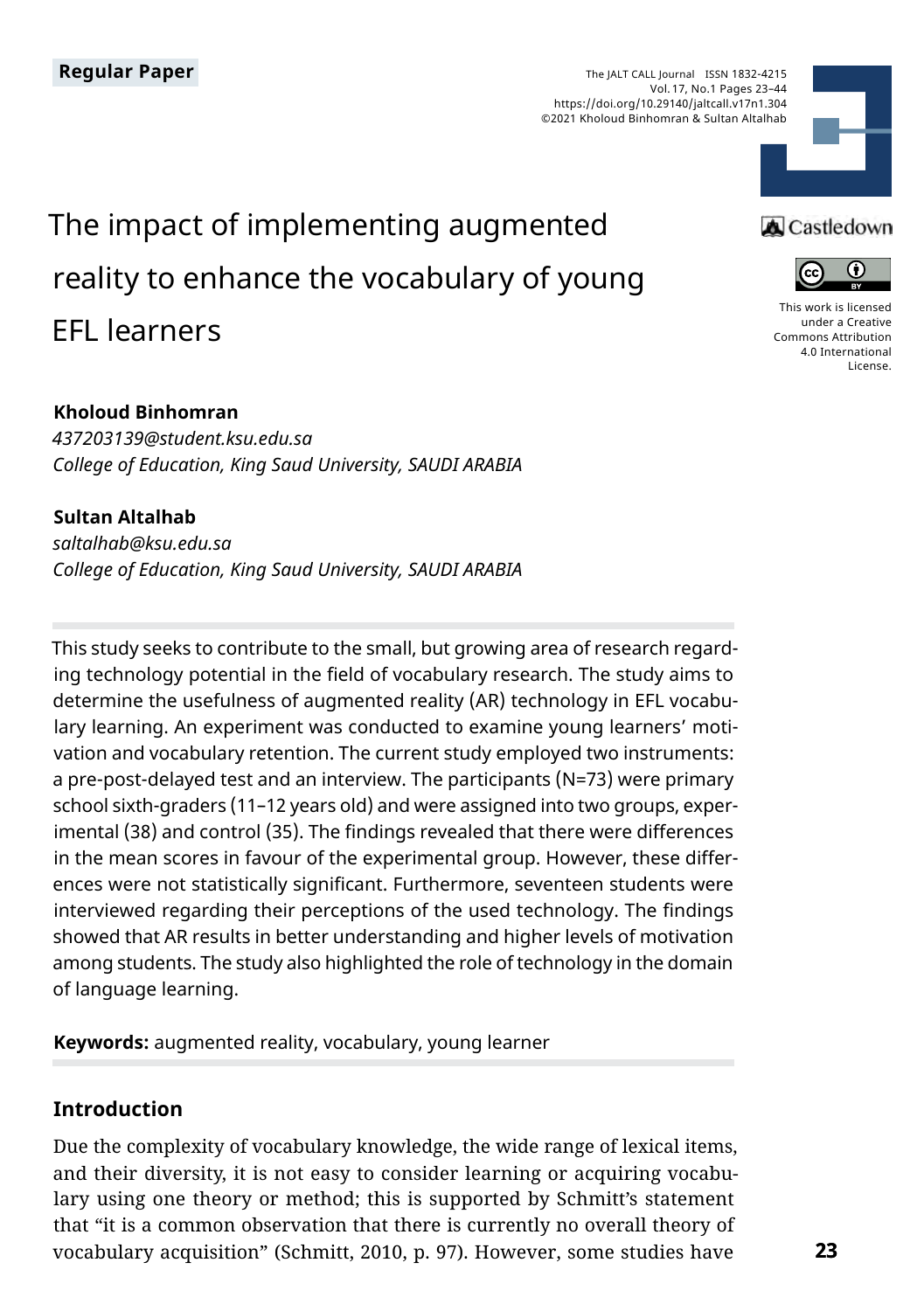asserted theories on how vocabulary is acquired, for example, the parasitic model of vocabulary development (Hall, 2002), the DEVLEX model (Li, Farkas & MacWhinney, 2004), and computerized simulations of vocabulary (Meara, 2006). Although the employment of technology in vocabulary learning is still considered recent, computer simulations of vocabulary learning seem to be optimistic and promising (Schmitt, 2010).

Over the last two decades, technology has become a powerful tool for enhancing the learning experience. With the use of touch screen devices and the accessibility of various apps, digital technologies are making their way into the educational framework. Moreover, educators have started to examine the potential of apps that support second language learning and teaching. Recently, AR has gained attention in the educational domain. According to Hung, Chen & Huang (2017), AR facilitates the learning process, as it enables learner comprehension better than other teaching materials. The potential of AR to blend virtual and real worlds to create an enhanced reality offers new possibilities for teaching and learning (Bronack, 2011; Martin, Diaz, Sancristobal, Gil, Castro & Peire 2011). There has been some debate about the effectiveness of AR in relation to EFL students' motivations. Some studies indicate that AR has a positive impact on students' motivation (Kaufmann & Dünser, 2007; Liu, Tan & Chu, 2009); this could be attributed to the creativity of AR educational experiences, which leads participants to fully engage in the learning process (Yilmaz, Kucuk & Goktas, 2017). On the other hand, some studies point out that some participants have reported usability issues and rated AR difficult to use (Belcher, Billinghurst, Hayes & Stiles, 2003; Kaufmann & Dünser, 2007).

In the Saudi context, it is important to consider the 2030 vision which aims to develop teaching methods, materials, and strategies (Saudi Vision 2030, 2016). According to the Saudi Ministry of Education website, one of the major obstacles that faces education developers is the lack of creativity and motivation in the educational environment, which causes students to have a negative perception of education (Saudi Ministry of Education, 2017). This negative attitude toward education could be solved by providing students with technology. Therefore, the topic of augmented reality was chosen to determine the usefulness of this technology for the EFL field.

#### **Literature review**

#### *Vocabulary learning*

The role of vocabulary is considered absolutely vital in terms of EFL learners' ability to become language proficient. Regardless of the fact that reading, writing, listening, and speaking are the four basic skills that language learners need to master, it is nearly impossible to acquire those skills without a satisfactory amount of vocabulary. Wilkins (1972, p. 111–112) reflects that 'without grammar very little can be conveyed, without vocabulary nothing can be conveyed'. Learning a foreign language includes the memorization and practice of a sufficient amount of vocabulary. Teaching vocabulary might not only involve

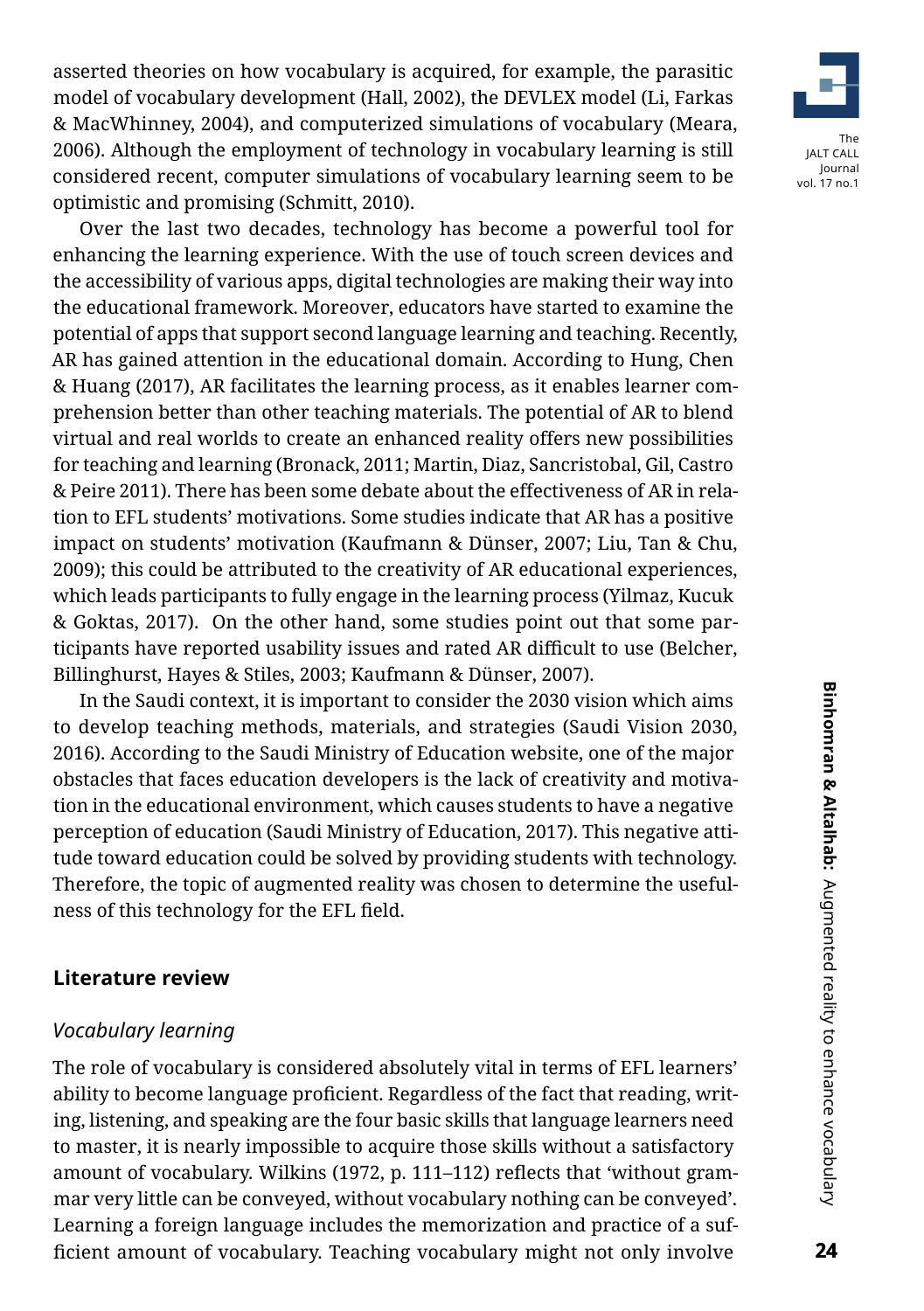implicit and explicit techniques, nor group based and individual activities. Teaching vocabulary comprises the process of word acquisition, pronunciation, and meaning (Nation, 2001). Also, it includes learning words' stylistic, morphological and syntactic properties (Barani, Mazandarani & Rezaie, 2010; Kalyuga, Mantai, & Marrone, 2013). Nation's (2001) stateed that EFL learners should know at least 5000 words in order to comprehend the meaning of an English text. In the domain of vocabulary, several teaching strategies and approaches have been examined to explore their effectiveness, for example; using L1 to L2 in teaching vocabulary, teaching vocabulary through reading, contextualized and decontextualized vocabulary teaching (Qian, 1996; Web, 2007; Sonbul & Schmitt,2009). In a Saudi EFL context, vocabulary is considered important, since Saudi culture is identified as an oral rather than literate culture (Taj, Ali, Sipra & Ahmad, 2017). In addition, reading is viewed as a foreign skill to Saudi learners, who appear to lack enthusiasm for reading whether in their first language (Arabic) or in English for EFL students (Morris & Gaffney, 2011).

## *Mobile Assisted Language Learning (MALL) and vocabulary*

The use of computer assistance in the field of language learning has been established over the past two decades (Chapelle, 2010; Johnson, Perry, & Shamir, 2010; Dina & Ciornei, 2013). Lately, language learning applications has become the center of attention among educators. Mobile phones, computers, and tablets potential as communicational platforms could assist EFL learners to achieve language proficiency (Demouy & Kukulska-Hulme, 2010; Abdullah, Hussin, Asra, & Zakaria, 2013; Rahimi & Miri, 2014). Mobile phones applications such as: SMS, microblogging, and social networks could open new possibilities for EFL learners (Yang, 2013). In the domain of vocabulary learning, the use of multimedia has shown many encouraging results that emphasizes the importance of multimodal presentation in language learning. A study by Mustafa, Sain, and Razak (2012) examined the effect of the Internet gaming on vocabulary learning. The experimental group participated in online vocabulary activities, while the control group studied the same material on paper. The study revealed that the experimental group outperformed the control group. Similar results were reported by Taj, Ali, Sipra & Ahmad (2017) in a study that explored the effect of technology-enhanced language learning on the vocabulary acquisition of EFL learners in Saudi Arabia. Computers and mobile phones were employed as tools to learn vocabulary. The study was performed using vocabulary learning activities introduced through PCs, and students were provided with multiglossed vocabulary cards via the application WhatsApp on their mobile phones. The study concluded that the treatment group significantly outperformed the control group.

Likewise, ten studies were analyzed by Perez, Noortgate, and Desmet (2013), who obtained remarkable results by employing captioned videos in vocabulary learning. In the Saudi context, several studies have investigated computer assisted vocabulary learning (AbuSeileek, 2007; Ghafli & Hussain, 2011), the findings of which indicate positive results regarding online instruction

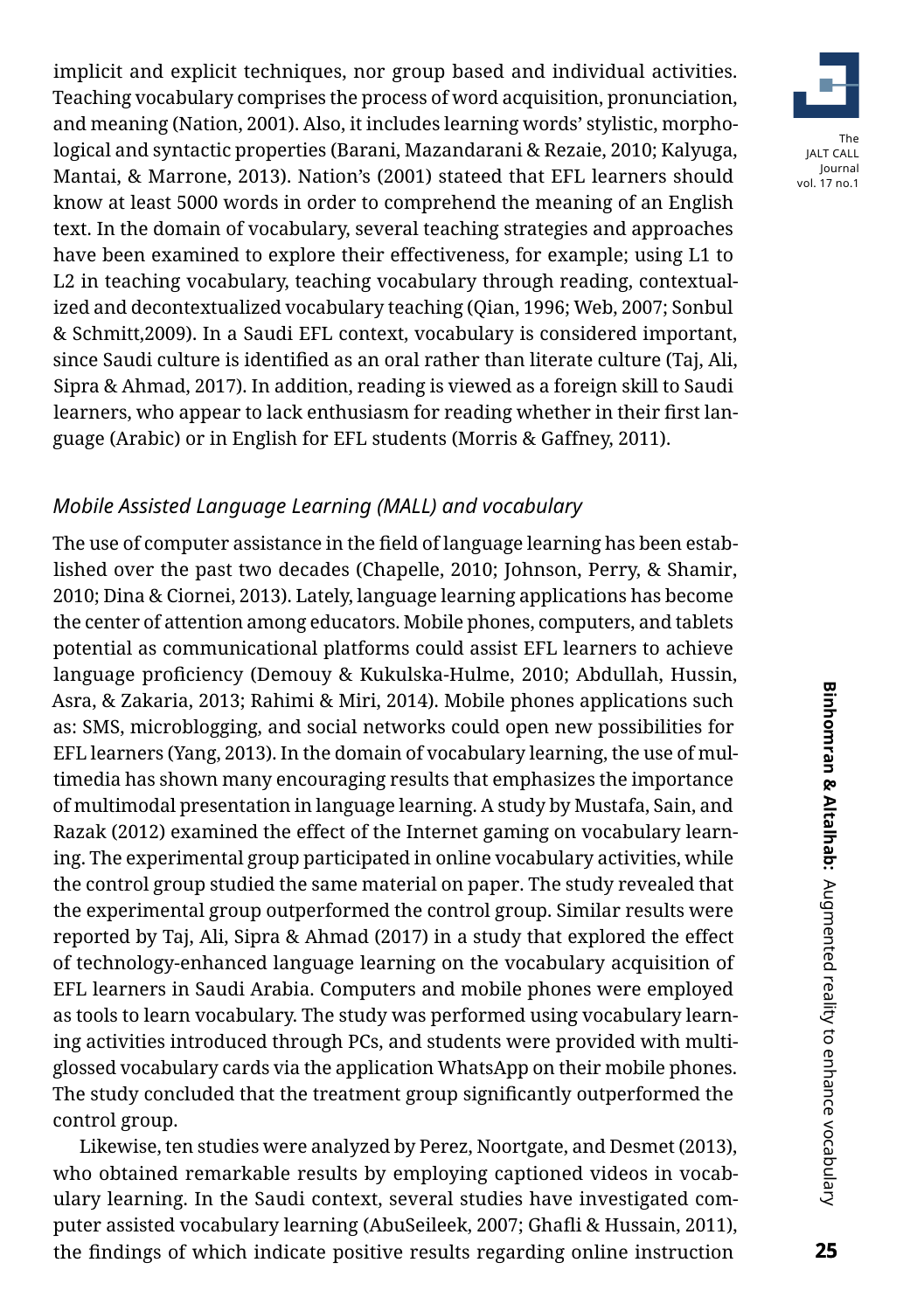for vocabulary acquisition. These previous studies highlight the importance of technology in the field of language learning. On the other hand, some studies have claimed that young learners face difficulties while learning new vocabulary applications without social support (Bannard & Tomasello, 2012; Walter-Laager, Brandenberg, Tinguely, Schwarz, Pfiffner, & Moschner, 2017). Walter-Laager *et al.* (2017) found that vocabulary apps on interactive tablet computers could have positive effects on children's pronunciation and vocabulary. However, the positive effect was accrued more often for children who also had adult accompaniment or social support. This shows that teachers accompanying their students in their use of language apps might lead to better results.

#### *The employment of (AR) in EFL*

The technical definition of AR according to Milgram, Takemura, Utsumi & Kishino (1995:283) is: 'A form of virtual reality where the participant's headmounted display is transparent, allowing a clear view of the real world'. However, other researchers point out that the consideration of a broad definition of AR might be more beneficial. According to Broll, Lindt, Herbst, Ohlenburg, Braun & Wetzel (2008), broad definitions of AR suggest that it could be formed and applied through various devices, whether it is a desktop computer, handheld device, or even touch screen tablet.

Students' high enthusiasm for engaging in AR experiences has been highlighted in several studies (Kaufmann & Dünser, 2007; Liu *et al.,* 2009; Yilmaz *et al.,* 2017) in which participants have a higher level of satisfaction and appear eager to repeat the AR experiment. Some researchers have suggested that there is a positive relationship between AR technology and student motivation. In vocabulary research, several studies have explored augmented reality effect on EFL learners (Zainuddin & Idrus, 2016; Ogawa, 2016; Richardson, 2016). He *et al.* (2014) examined the impact of augmented reality on the EFL vocabulary of preschool children. They designed mobile-based software for EFL children where vocabulary is presented through virtual pictures and mixed with the meaning and pronunciation of the words. He *et al.,* (2014) carried out the experiment employing pre-post-tests accompanied by an interview with the teacher. They concluded that the augmented reality group outperformed the control group regarding the post test score and the level of motivation. It should be noted that some of these young participants were distracted by the use of a mobile during the experiment. In addition, the main limitation of selecting a pre-post-test for the previous study might be unfitting for pre-school EFL students due to their age abilities. While the previous study investigated the influence of augmented reality on preschool EFL learners, Solak and Cakır (2015) inspected augmented reality effect on the vocabulary of undergraduate EFL students in Turkey. The findings highlight the positive role of augmented reality on students' achievement and motivation. Similarly, Kaenchan (2018) investigated augmented reality potential effect on forty-eight EFL Thai students. He integrated augmented reality in their reading classroom. Students were requested to create vocabulary flashcards utilizing the new technology. The participants were observed,

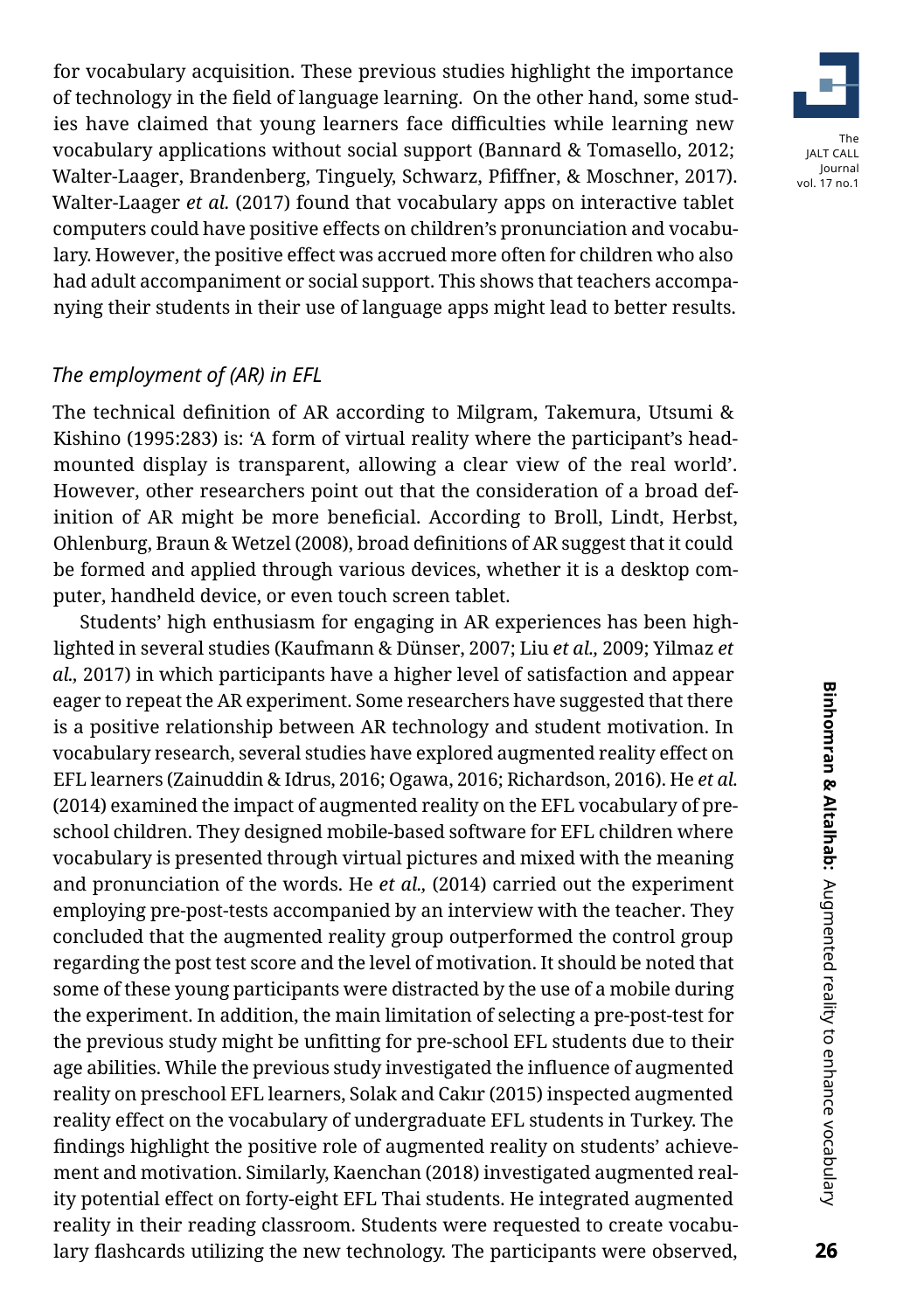interviewed, and given a semi-structured questionnaire to review their perspectives of the technology used. The study revealed that augmented reality had a positive effect regarding student motivation and engagement. Also, the study reported that augmented reality was helpful for promoting learning and that it supported the enhancement of students' vocabulary memorization.

In Saudi context, only one study was published regarding the use of AR in EFL. Alsowat (2016) carried out a study to examine the impact of augmented reality on Saudi EFL students' reading comprehension, self-efficacy, autonomy and attitudes. The researcher adopted the quasi-experimental approach by using pre-post-tests. Alsowat (2016) employed two applications during the study (Polyglocam and Aurazma). The study revealed that the experimental group outperformed the control group in the reading comprehension posttest. Furthermore, the augmented reality experimental group obtained positive results regarding the self-efficiency scale, motivation, and autonomy scale. Studies discussed previously thus demonstrate that augmented reality seem to support EFL students in achieving language proficiency within a supportive environment. Another study that highlights the impact of AR on student' motivation was performed by Yilmaz *et al.* (2017) investigated children's attitudes toward AR story books by conducting study with participants who aged from five to six years old. Yilmaz *et al.* (2017) revealed that the application of AR appears to be useful, and students' levels of motivation and engagement increased. Moreover, the young learners delivered strong story comprehension performances. Likewise, another study conducted by Liu *et al.* (2009) found that GPS-based games increased student motivation and creativity more than paper-based materials. These findings indicate that AR might increase student motivation and attainment. However, other studies claim that some AR users rate it more difficult to use than desktop-based alternatives (Kaufmann & Dünser, 2007). According to Kaufmann and Dünser (2007), some participants report usability issues in studies conducted using AR head-mounted systems. The students rated AR systems as less usable than PC versions, although they were motivated and engaged during the AR participation. Learners might be more motivated to explore new strategies if they are appropriately trained to use them (Schmitt, 1997). According to Nation and Webb (2011, p. 2), "the second most important job of the vocabulary teacher is to train learners in the use of vocabulary strategies, such as learning from word cards, guessing from context, learning word parts, and using a dictionary." In addition, vocabulary determination and social strategies might be beneficial in supporting student learning. As presented in Schmitt's (1997) study on vocabulary taxonomy, determination vocabulary strategies are used by learners to discover the meaning of new words without a teacher's assistance, while social vocabulary strategies include students' interactions to find out the meaning of the new vocabulary; this could be useful for EFL learners who wish to engage in more practice of the targeted language (Schmitt, 1997).

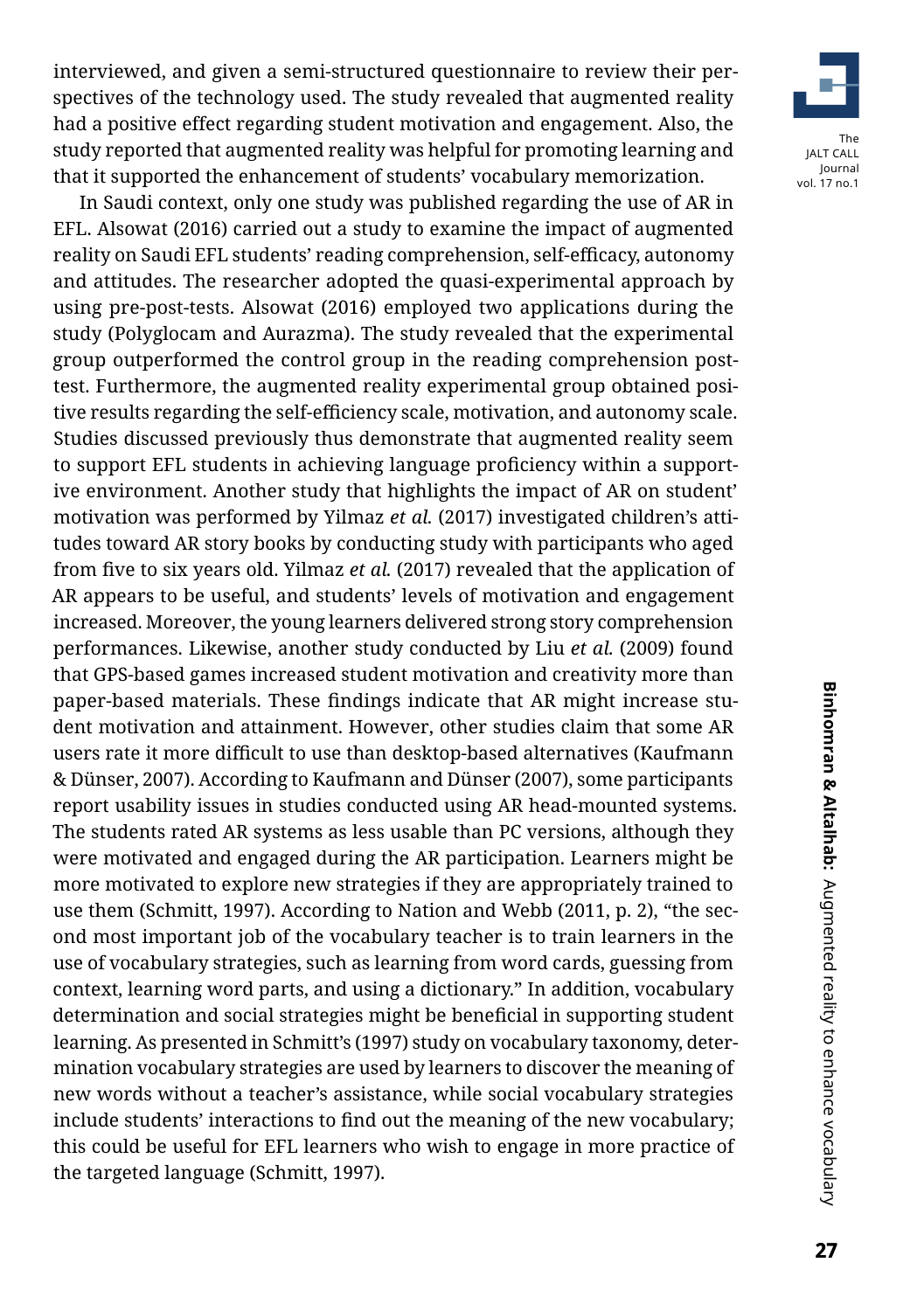## **Rationale of the study and research questions**

In Saudi context, Although English started to be taught in Saudi Arabia at intermediate and secondary schools in 1927, elementary schools started teaching English in 2004 (Al-Seghayer, 2011). Students start to learn English in public schools from the fourth grade (with two classes per week). At the intermediate level, students have four English classes per week, while at the secondary stage, the number of classes ranges from four to five depending on the school category (the Saudi Ministry of Education operates several different school systems, particularly for the secondary stage) (Al-Qahtani, 2016). Even though English language is considered an essential subject to be taught at Saudi schools, students' English proficiency is still assessed as poor (Al-Roomy, 2013; Al-Qahtani, 2016). In fact, according to IELTS data reports, Saudi participants have the lowest results worldwide regarding the reading section (IELTS, 2012; IELTS, 2014; Educational Testing Services, 2009, 2010, 2011, 2012, 2013). Several studies have been conducted to explore the causes behind the unsatisfactory level of Saudi English readers (Alzahrani, 2008; Al-Mansour, 2009; Nezami, 2012). One of the key factors was identified as the limited vocabulary of EFL Saudi learners (Nezami, 2012). Saudi EFL students' limited proficiency could be attributed to a number of aspects, such as insufficient exposure to English, teachers' poor training, lack of English practice, and the non-adaptable design of text books, which do not permit teachers to explore different teaching methods (Al-Sadan, 2000; Alzahrani, 2008; Al-Mansour, 2009; Al-Seghayer, 2011; Gawi, 2012; Altalhab, 2014). This suggests that EFL textbooks should be more flexible, allowing students to experience different scenarios and teaching strategies. Al-Qahtani (2016) conducted a study to identify the reasons behind Saudi EFL learners' poor reading abilities. He revealed that Saudi EFL students demonstrated poor reading skills in both L1 and L2. Moreover, the EFL students stated that the focus was on reading aloud instead of reading comprehension. Also, the EFL students had difficulties with unfamiliar topics due to their limited vocabulary. This suggests that reading topics should preferably be related to students' culture.

Similar views were expressed by Nezami (2012) who conducted a study to investigate the problems encountered by EFL readers. He pointed out that EFL readers suffer from limitation of vocabulary (knowing only 890 of the 5,000 most common English words). Moreover, he found that Saudi EFL readers had some difficulties recognizing the meaning of texts. He also found that students suffered low levels of motivation, and lack of interest in engaging with collaborative groups and discussions (Nezami, 2012). This emphasizes the need to present vocabulary to students through implementing technology, which could support and increase their levels of cognitive engagement and further motivation among students (He, Ren, Zhu, Cai & Chen, 2014; Solak & Cakır, 2015). Alsowat (2017) conducted a systematic analysis of studies regarding teaching English skills for Saudi EFL students that were published from 2007 to 2016. He found that most studies were focusing on university students, which indicates a limitation of elementary and preschool students' studies.

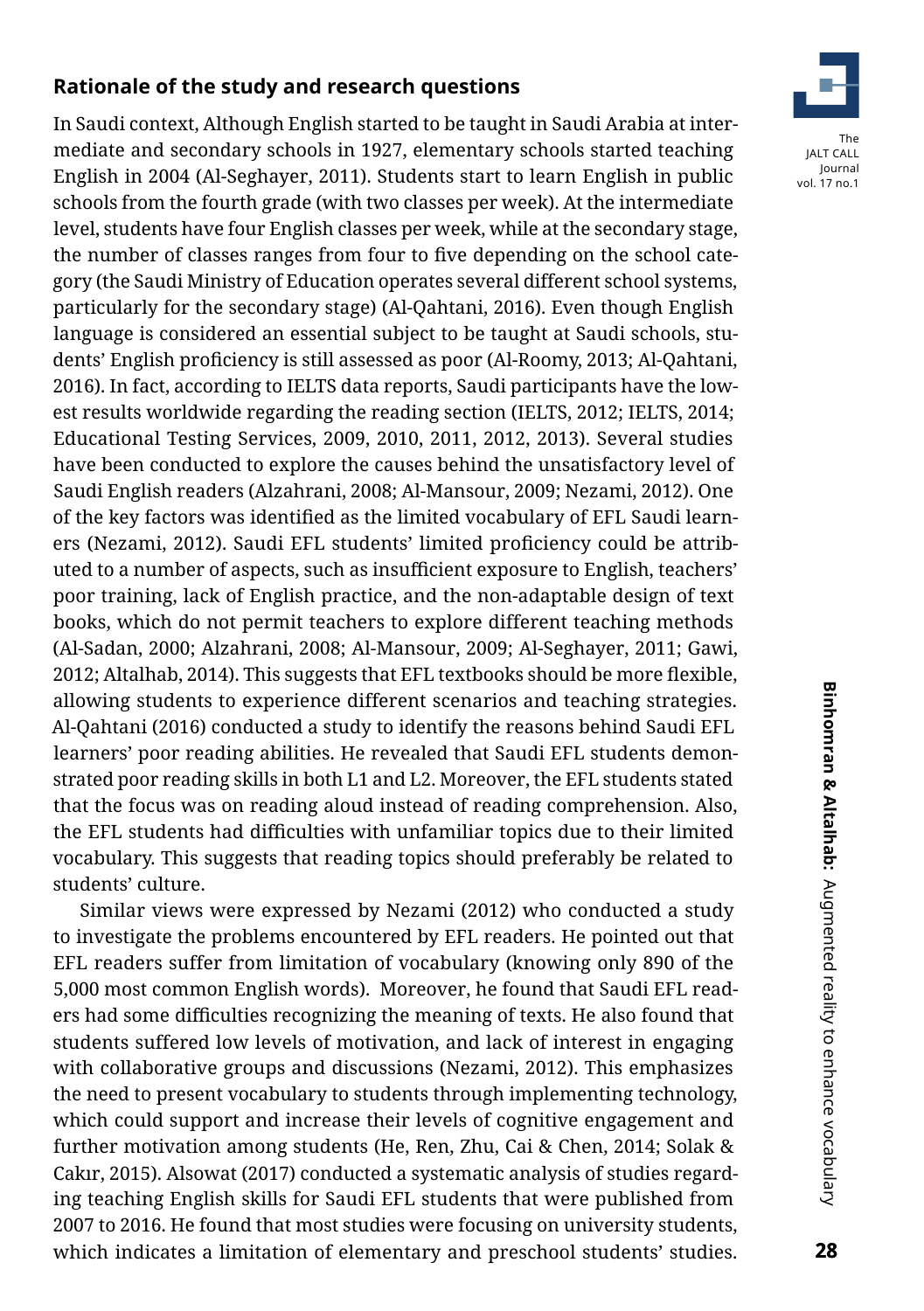Furthermore, Alsowat (2017) revealed that (68.52%) of the studies gave prior attention to reading and writing skills neglecting other language aspects for example: speaking, listening, vocabulary and pronunciation. Hence, this study intends to investigate augmented reality effectiveness on EFL student's vocabulary gain and retention, cognitive ability, and motivation. The findings of the study could be valuable for both policy-makers, administrators to tailor their educational program accordingly.

Based on the literature review and the rationale of the study, the following questions need to be answered:

- 1. What is the impact of implementing AR on students' vocabulary memory?
- 2. How does AR affect students' motivation of learning English?

# **Method**

## *Research design*

This study is experimental, with the researcher utilizing a mixed method approach (qualitative and quantitative) by employing a pre-post test, and an interview to explore the impact of AR technology on the vocabulary of primary school EFL students.





## *Participants*

In total, seventy-three Saudi female sixth-graders participated in the current study. At the time of the study, all participants belonged to the same age category (11–12 years old). In addition, all participants were native speakers of the Arabic language who started learning English at the age of nine, with two 45-minute classes per week. The sample contained two groups: the control group and the experimental group. Both groups were randomly chosen; the control group included (35) students, while the experimental group comprised (38) students. Initially, seventy-seven participants were involved in the study,

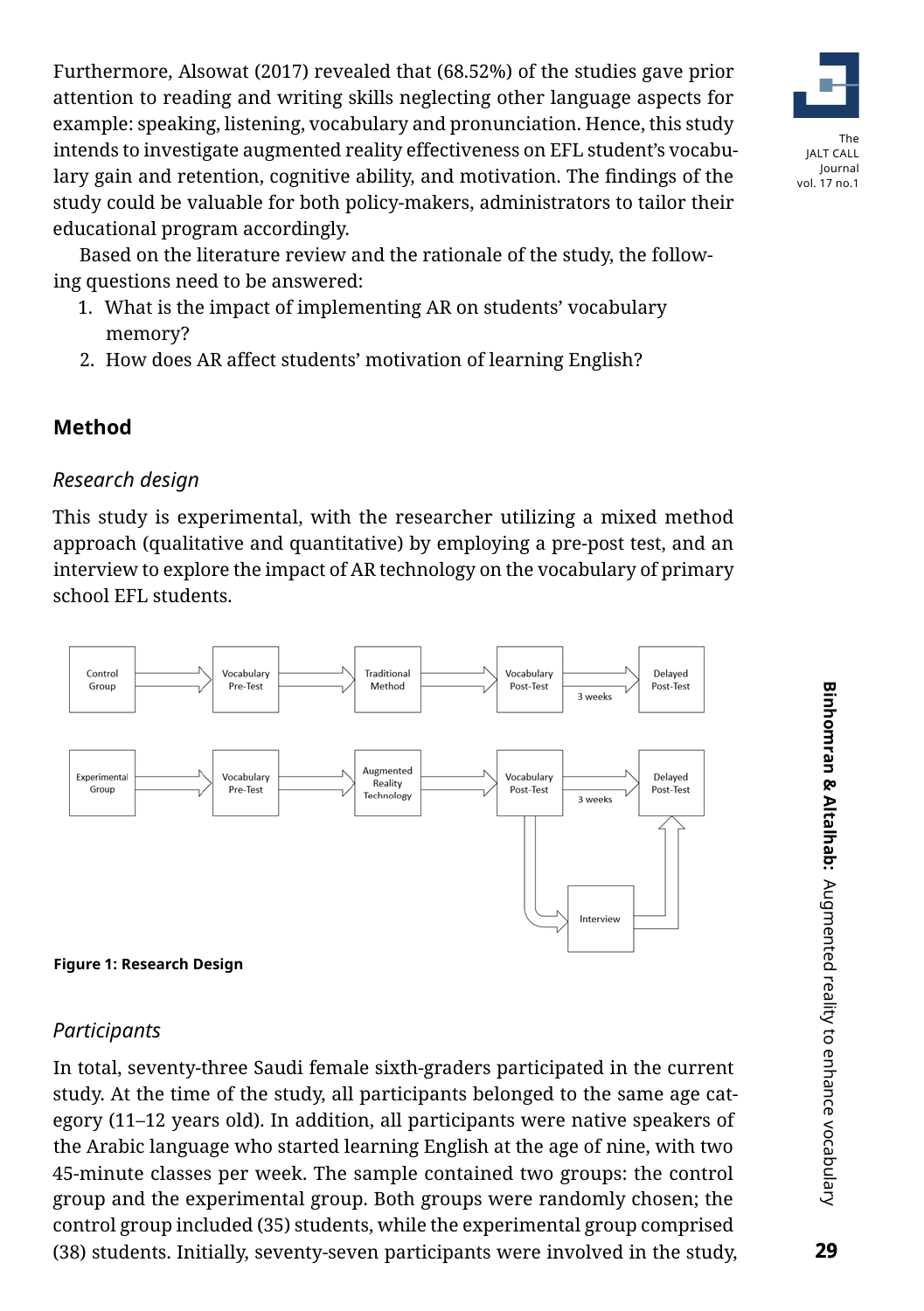but the data of three participants were removed from the analysis since they were absent from the delayed post-test.

## *Research tools*

**The pre-/post- test.** In our review of the literature, it appeared that there was a shortage of EFL primary school studies in Saudi Arabia, since most studies were concerned with university students. Hence, the current study aims to highlight the performance of primary EFL students and ask whether technology might assist in improving their language learning. The researcher designed the prepost-test as words with associated images (e.g. swamp, hatchlings). Students were asked to match each word with its representative image. The pre-postdelayed tests were identical and comprised eight items (see Appendix 1). The level of the tested words was a beginners level. The words were chosen after the first researcher performed a pilot of the pre-post-test to a similar group sample that was not included in the experiment. The pilot was conducted to measure the level of students' vocabulary knowledge.

**The interview.** The interview that was employed during the experiment was a semi-structured interview and an open-ended type. The researcher's selection of open-ended questions was targeted to investigate and explore students' attitudes toward a traditional learning approach. The application of qualitative research appeared to be more useful when the researcher identified the need to draw on more clarification and explanations for the study questions (Muijs, 2004). The researchers investigated the participants' opinions and attitudes toward the implementation of technology in the domain of language learning, and whether it provided a supportive environment for EFL learning. The interview was conducted in Arabic, and the interview questions were simplified for the participants due to the immaturity of their expressive abilities. The interviews were conducted face-to-face and were recorded for data analysis purposes.

# *Procedure*

An AR storybook series (Storybooks Alive, 2018) was selected and used simultaneously with a storybook app. The storybook was employed due to its suitability for the participants' ages and level (the participants' level was tested a week prior the experiment by performing a pilot). Also, the storybook contained situations and events that were related to the participants' real lives, which might provide them with a supportive environment for learning a foreign language. The length of the narration of the story is about four minutes, with the word count of sixty words. The targeted words (see Appendix 1) are supported by story animation, text and sounds. The story (Amos the alligator arrives at the airport) was about an alligator which had a flight to catch, then it was late, but managed to catch the flight at the end.

The storybook application could be uploaded onto either mobile phones or

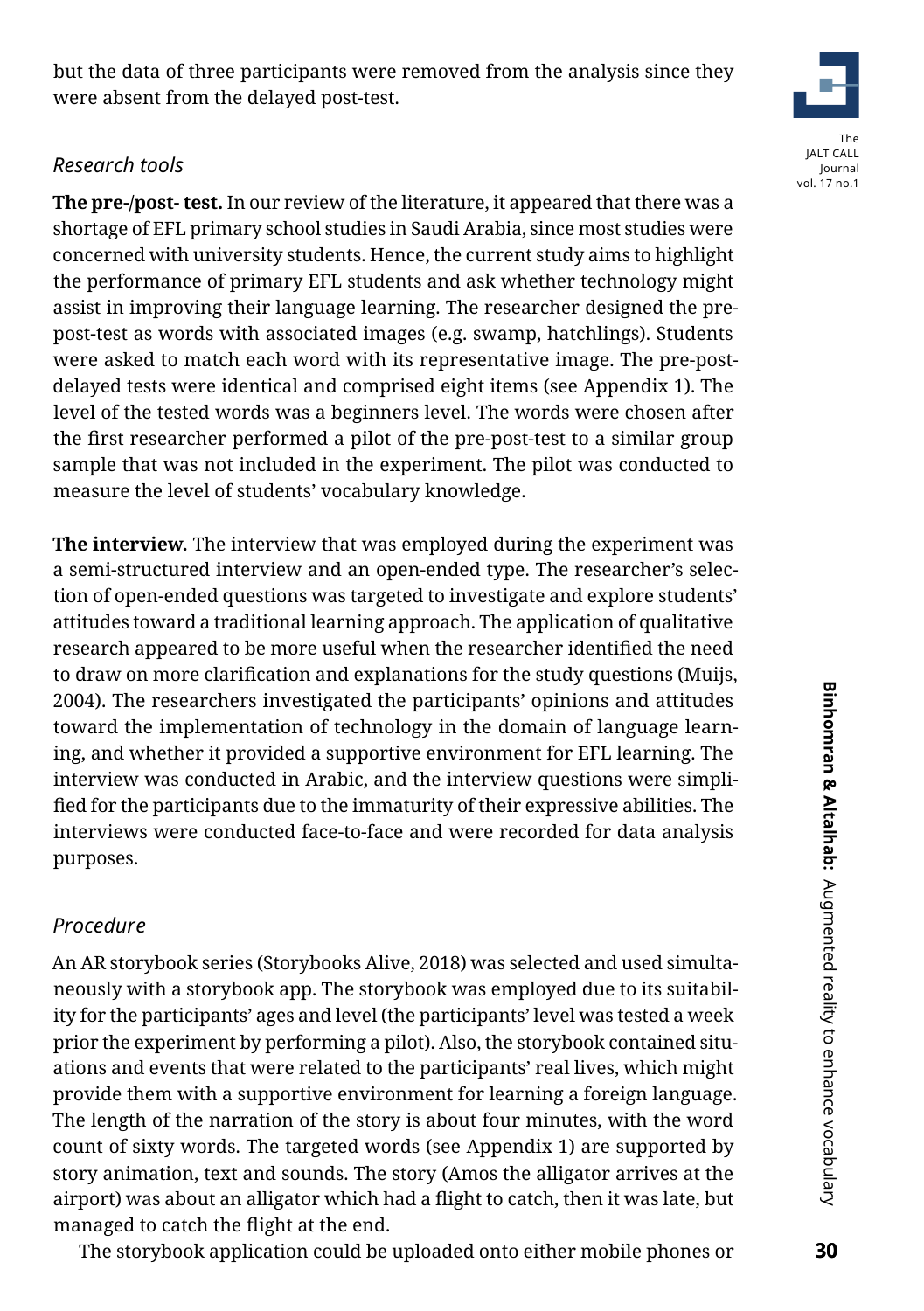tablets. The researcher chose to upload the storybook application (Storybooks Alive) onto tablets (iPads) to give the students a better vision and engagement experience. In addition, the storybook application does not need an Internet connection to function, which might be more practical for implementing the experiment. The experiment lasted for four weeks; one treatment session (pretest, the story & post-test with the duration of forty-five minutes), and a delayed post-test three weeks later (only a delayed post- test with the duration of fifteen minutes). First, the first researcher went to the school a week prior to the experiment to apply a pilot of the pre-post-test to a similar group sample that was not included in the experiment. The implementation of the previous step was performed to ensure that the tested vocabulary was not familiar to the participants. Also, the researcher contacted the teacher to ensure that the participants would not have chances to be subjected the target words during the threeweek interval. A week later, on the experiment day, both groups were given a pre-test. The control group was taught using a traditional approach (teachercentered) employing two strategies: teaching vocabulary through reading and guessing the meaning of the new words. First, the teacher started to introduce the participants to the story using the method of teaching vocabulary through reading. Then, the teacher asked the students to underline the most difficult words. After that, teacher started to ask students to guess the meaning of the new words. After identifying all targeted vocabulary, the teacher asked the students to pronounce the new words orally, which was followed by asking them to write the words down as well. Finally, after the experiment, the participants were given a post-test to examine their performance and to later compare it with the performance of the experimental group.

On the other hand, the experimental group was taught using a studentcentered approach and included AR technology through the application of the following steps: first, students were trained to use a tablet accompanied with the storybook application. Then, they were divided into seven groups, with each group including 5–6 participants, and each group provided with one storybook and one tablet (iPad). After that, the teacher asked the students to explore the storybook by employing the iPad. The participants started to point out the application camera on the storybook and the storybook started to come alive, with certain elements beginning to appear and move on the tablet screen. After finishing the story, the teacher asked the students about the meaning of the targeted vocabulary and whether they had understood the story. After finishing the experiment, seventeen participants were selected randomly and interviewed to measure their motivation toward AR and to explore their opinions towards using technology in EFL learning.

Three weeks after the experiment, both groups were given a delayed posttest to measure their vocabulary retention, as well as to compare the effect of the conventional approach with the AR technology.

Binhomran & Altalhab: Augmented reality to enhance vocabulary **31Binhomran & Altalhab:** Augmented reality to enhance vocabulary

The JALT CALL Journal vol. 17 no.1

 $31$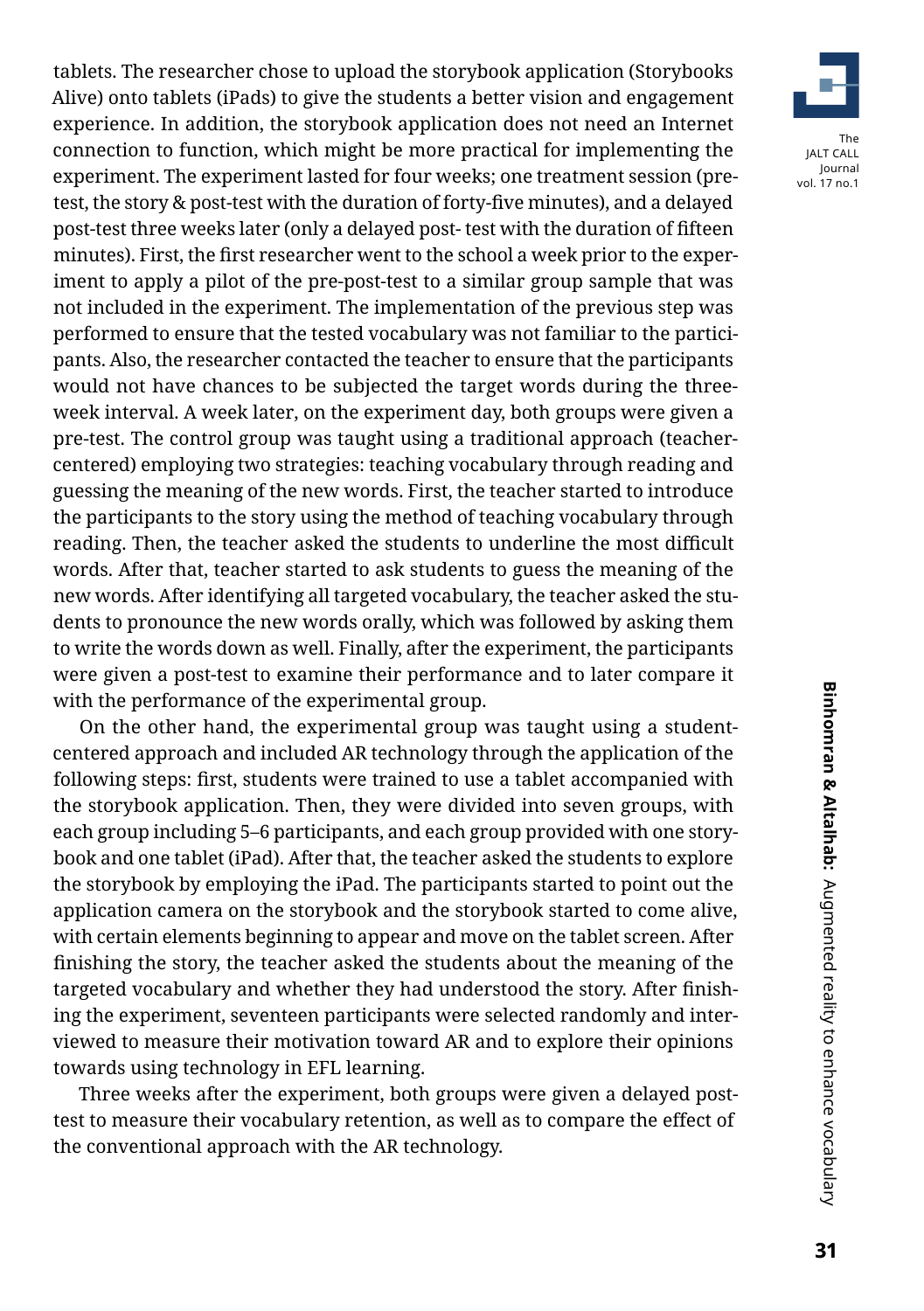# *Data analysis*

The data collected from the present study were both quantitative and qualitative. The quantitative data were obtained from the participant' scores from both the post and the delayed post-tests. To ensure the validity of the tests, the researcher piloted the instrument a week prior to the experiment on a similar group sample. The test scores were statistically analysed with the software program SPSS. The SPSS program provided a descriptive analysis of the participants' scores to produce a numeric review of both the participants' groups. On the other hand, the qualitative data were collected from interviews that were conducted with seventeen participants of the experimental group after the experiment. The interview transcripts were translated from Arabic into English, and all interviews were transcribed and revised. The interviews were analysed by adopting the thematic approach of coding to increase the reliability of the analysis (Strauss & Corbin, 2008).

## **Results**

#### *Pre-test results*

A T independent samples test was used to identify the statistical differences between the means of the pre-test score of both groups (control and experimental). It is evident from Table 1 that there are no statistical differences between the pre-test results of the experimental and control groups by their values ( $t =$ 0.875, df  $=71$ ,  $p = 0.382$ ). This indicates that both groups had equivalent linguistic knowledge before the implementation of the AR experiment.

|                    |    |      |                     | Std. error |          |    |       |
|--------------------|----|------|---------------------|------------|----------|----|-------|
| <b>Groups</b>      | N  |      | Mean Std. deviation | mean       | T-test   | df | Sig.  |
| Control group      | 35 | 3.11 | 1.859               | 0.314      | 0.875 71 |    | 0.382 |
| Experimental group | 38 | 2.71 | 2.065               | 0.335      |          |    |       |

## *Post-test results*

A T independent sample test was used to identify the mean differences of the post-tests between both groups (control and experimental). The results revealed that there were differences between the means of both groups (see Table 2). The experimental group managed to obtain a higher mean score of 5.00, while the control group mean result was 4.86. However, these differences were not statistically significant with a value of  $t = -0.274$ , df = 71, p = 0.785. This means that both groups had similar vocabulary gains following the implementation of the experiment.

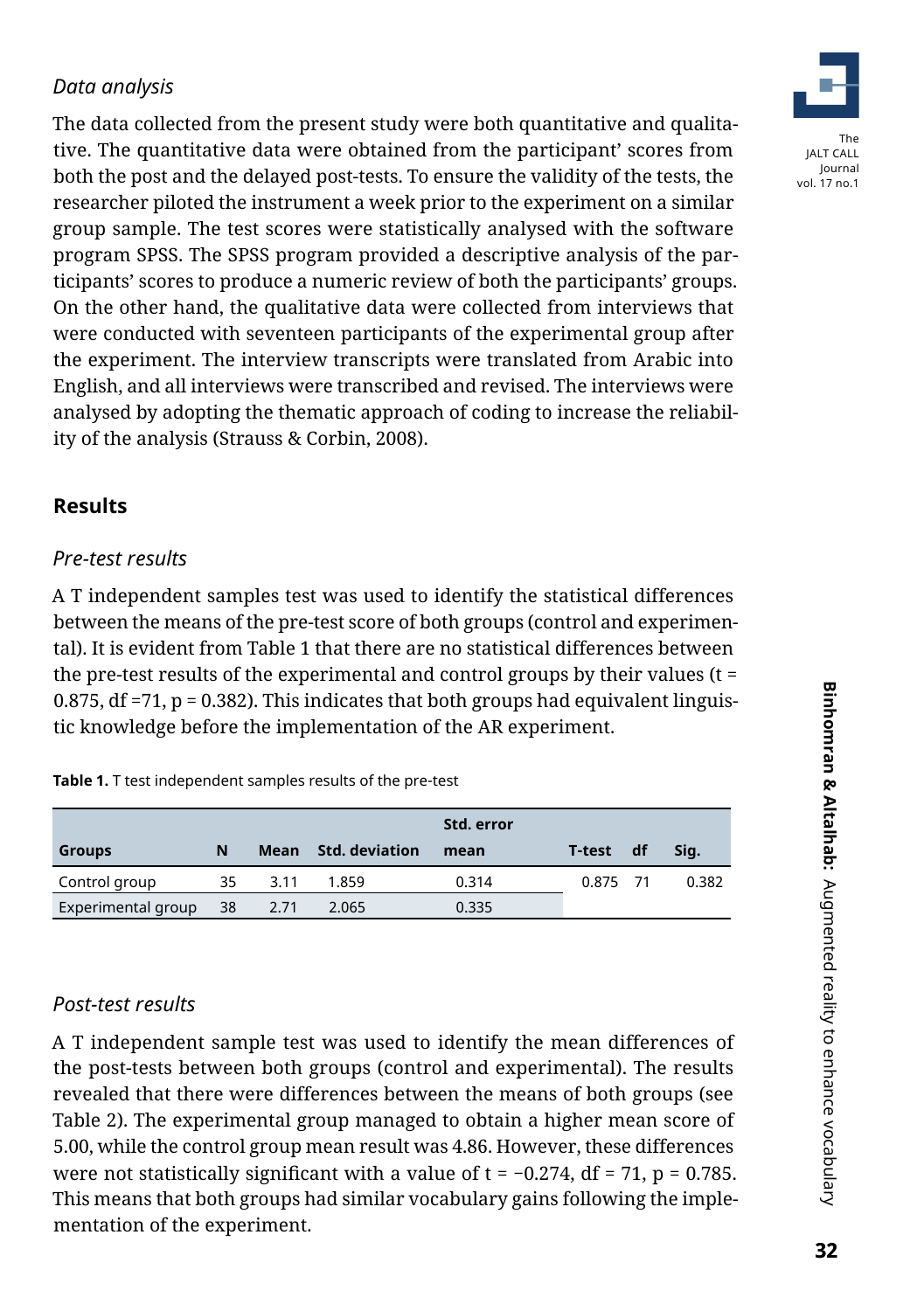**Table 2.** T independent samples test results (post-test)

|                    |    |      |                     | Std. error |          |      |       |
|--------------------|----|------|---------------------|------------|----------|------|-------|
| <b>Groups</b>      | N  |      | Mean Std. deviation | mean       | T-test   | df   | Sig.  |
| Control group      | 35 | 4.86 | 2.277               | 0.385      | $-0.274$ | - 71 | 0.785 |
| Experimental group | 38 | 5.00 | 2.181               | 0.354      |          |      |       |



# *The delayed post-test*

A (T independent samples test) was used to identify the vocabulary retention differences of the delayed post-test scores of the two groups (control and experimental). The results revealed that there were differences between the means of both groups, with the experimental group yielding a higher mean score (4.03) than the control group (3.77) (see Table 3). However, these differences were not statistically significant by the value of (t = 0.642, df = 71, p =  $-0.467$ ). This indicates that both groups had similar vocabulary retention in the delayed post-test results.

#### **Table 3.** Mean vocabulary gains of the delayed post-test

|                    |    |      |                     | Std. error |           |                     |
|--------------------|----|------|---------------------|------------|-----------|---------------------|
| <b>Groups</b>      | N  |      | Mean Std. deviation | mean       | T-test df | Sig.                |
| Control group      | 35 | 3.77 | 2.045               | 0.346      |           | $0.642$ 71 $-0.467$ |
| Experimental group | 38 | 4.03 | 2.563               | 0.416      |           |                     |

# *Analyzing the qualitative data*

Qualitative data were imported from students' interviews. Seventeen students from the experimental group were interviewed to identify their perceptions to the employment of AR technology in the field of vocabulary. In order to increase the reliability of the analysis, the researcher adopted a thematic approach in coding.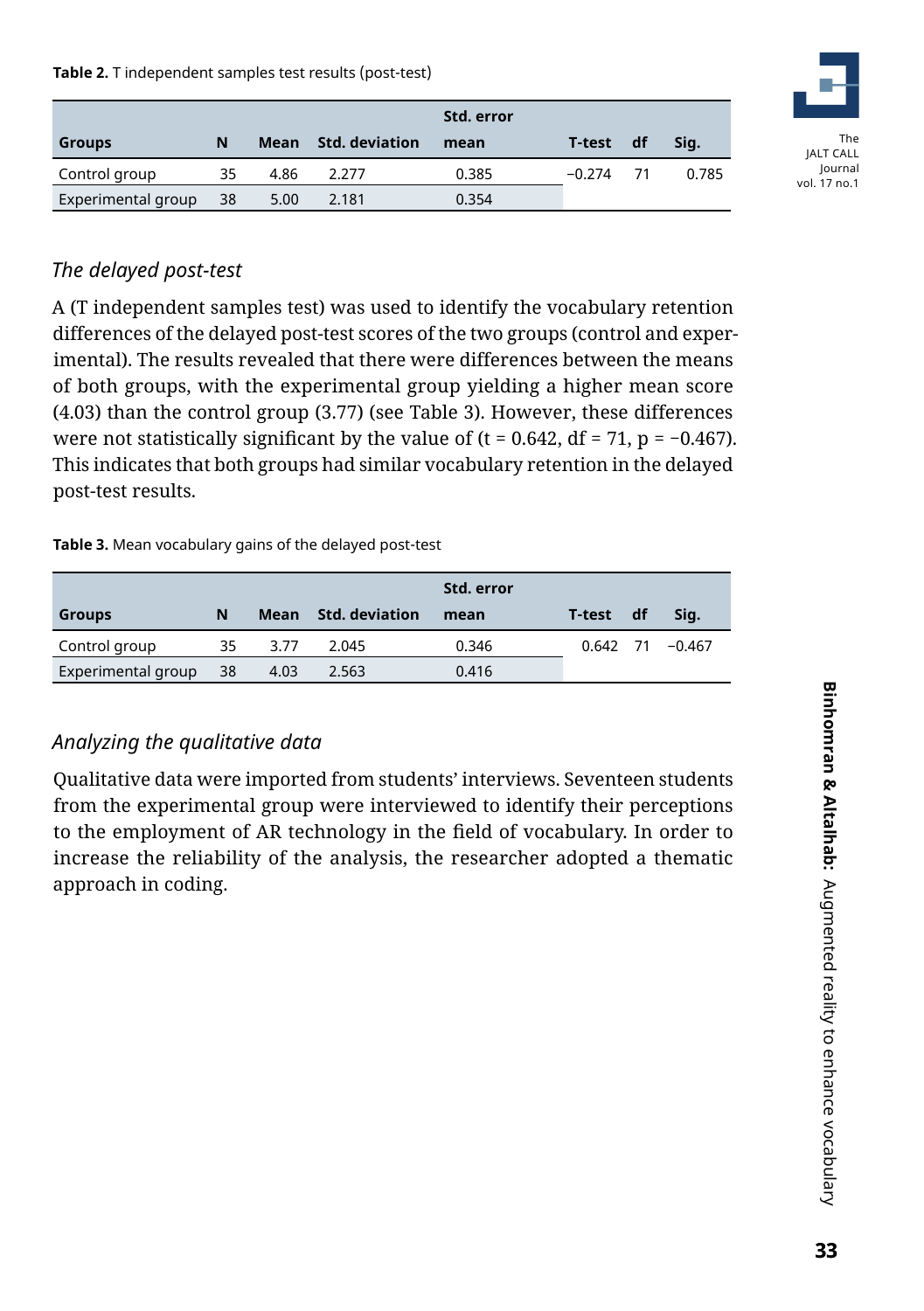**Table 4.** Student answers on questions 1, 2, & 3 of the interview.

| <b>Question</b><br>number | <b>Ouestion</b>                                                                                                                                                  | with positive<br>perspective | % of students % of students<br>with negative<br>perspective |
|---------------------------|------------------------------------------------------------------------------------------------------------------------------------------------------------------|------------------------------|-------------------------------------------------------------|
| 1                         | Were you satisfied with the experience of learning<br>vocabulary using AR technology?                                                                            | 94.1%                        | 5.9%                                                        |
| 2                         | Did you understand the meaning of the words<br>without the need for the teacher's clarification?                                                                 | 35.2%                        | 64.8%                                                       |
| 3                         | Did you have a positive attitude (excitement-<br>anticipation-enjoyment) toward AR, or was it a<br>negative attitude (confusion-fear-no operating<br>knowledge)? | 94.1%                        | 5.9%                                                        |

Answering the first question, sixteen of the participants interviewed (94.1%) agreed that they liked the experience of learning vocabulary via AR technology. This indicates that the majority of the students were satisfied with the experiment. One of the participants stated, *"We are the generation of (iPads), we prefer to learn by technology, it is much better than books."* Another student expressed, *"It was an enjoyable experience, where it did not feel like a lesson, it was rather an entertaining game."* As shown in Table 4, the results of the interview also revealed that only one student (5.9%) expressed that she did not like the experiment due to the distraction that was caused by using a tablet. The second question shows that eleven participants (64.8%) had difficulties understanding the meaning of the new words, while six participants (35.2%) expressed that they understood the meaning of the new words without the need for teacher assistance. This indicates that using technology in the classroom might be more satisfactory with the support of a teacher. Moreover, sixteen students (94.1%) expressed that they had positive attitudes toward using AR in vocabulary learning (see Table 4). This result indicates that AR had a significant positive impact on students' motivation. One of the participants commented that *"the narration of the story was smooth and intriguing, as it helped me to understand the meaning of the new words easily."* Another perceived benefit was explained by another participant with her positive perception of the new technology: *"the animated interactive moving objects helped me to understand the meaning of the new words, besides the native accent of the narrator is better than the teacher's accent."* Only one participant viewed the experiment as "negative" because she did not like to share the tablet with other students; instead she suggested that students should bring their own devices from home to school.

Journal vol. 17 no.1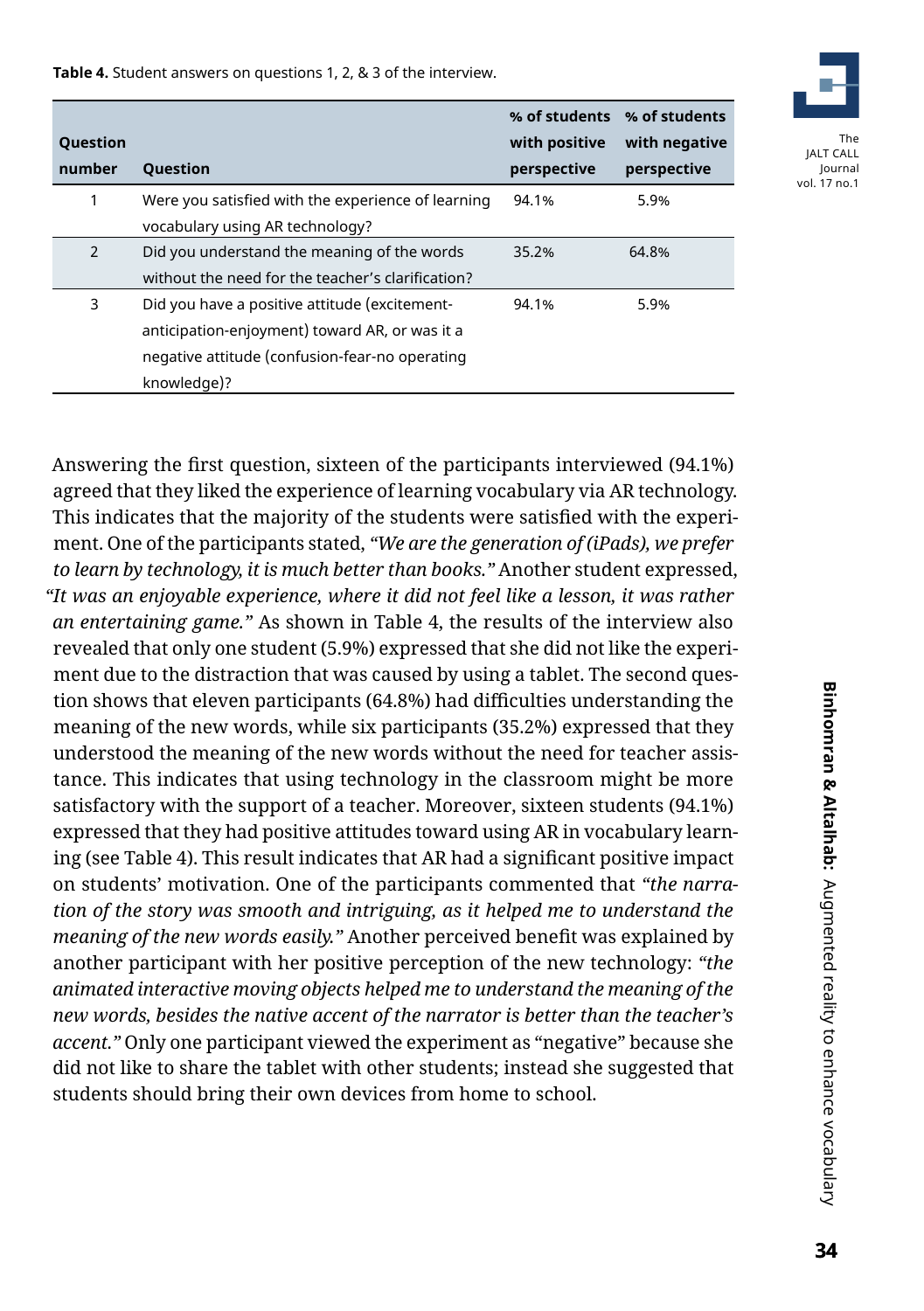#### **Table 5.** Student answers on question 4

| <b>Question</b> |                                                |                      | <b>Traditional</b> |
|-----------------|------------------------------------------------|----------------------|--------------------|
| number          | <b>Ouestion</b>                                | <b>AR technology</b> | approach           |
| 4               | What do you prefer: learning by AR technology, | 47.1%                | 52.9%              |
|                 | or by the traditional approach?                |                      |                    |



The results of the fourth question indicated that student responses were varied, as nine of the students favored the traditional approach due to their "familiarity with it," while eight participants preferred AR because they reported it to be more "intriguing" and "engaging" (see Table 5). When a participant was asked why she chose AR, she replied, *"The best thing is that we can move around while we experience it, it is much better than sitting still all day."*

#### **Table 6: An example of the thematic approach in coding the interview**

| <b>Themes</b>           | <b>Example</b>                                      | Code           |
|-------------------------|-----------------------------------------------------|----------------|
| The satisfaction with   | It was an entertaining social learning experience.  | satisfactory   |
| augmented reality       | I was distracted by the chaos and disturbance that  | unsatisfactory |
| learning experience     | my classmates caused during the experiment.         |                |
| The impact of           | The narration of the story was smooth and           | effective      |
| augmented reality on    | intriguing, as it helped me to understand the       |                |
| students' cognitive     | meaning of the new words easily.                    |                |
| ability                 | I did not understand the meaning of the new         | ineffective    |
|                         | vocabulary; the teacher understands my language     |                |
|                         | needs hetter than the tablet.                       |                |
| Features of traditional | I prefer the traditional approach, because when I   | advantages     |
| vocabulary learning     | need clarification the teacher provides it.         |                |
|                         | The traditional approach is dull, sometimes I lose  | disadvantages  |
|                         | focus because I'm bored.                            |                |
| Features of augmented   | I liked the idea of tablet group learning, everyone | advantages     |
| reality vocabulary      | was excited.                                        |                |
| learning                | I would rather bring my own tablet from home, I     | disadvantages  |
|                         | did not like to share the tablets among groups.     |                |

## **Discussion**

## *The impact of AR on students' vocabulary*

Based on the results of pre, post and delayed tests, and the interview, many findings emerged regarding the impact of AR technology on students' vocabulary, and motivation, as well as their attitude toward the used technology. The findings show some differences between the means of the tests of both groups (control and experimental) in favor the experimental group. However, the differences between both groups were not statistically significant. The previous finding resonates with a study by Alemi, Sarab & Lari (2012), which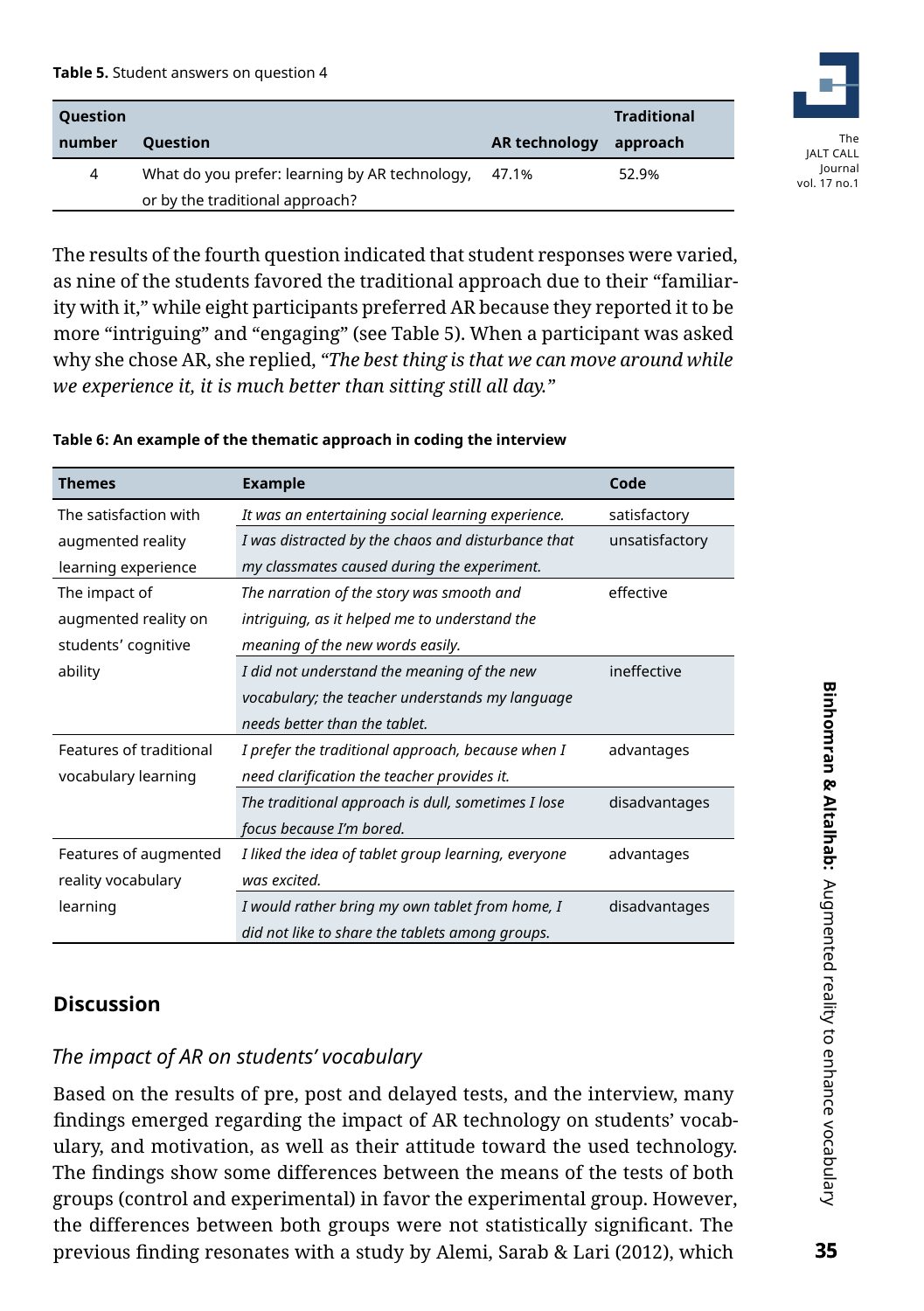also revealed that there were no significant differences between the post-test results of a treatment group and control group. Such a result could be contributed to several factors. During the interview, some students were unsatisfied with the use of AR technology, referring to some of the negative elements that lead to this perception as 'lack of technical knowledge', 'distraction', and 'chaos'.

Although most of the existing literature studies support the huge impact that AR holds on students' cognitive ability (Liu & Tsai, 2013; Ogawa, 2016; Richardson, 2016). Yet, the current study found that 64.7% of participants stated that they did not understand the meaning of the new vocabulary and needed the teacher's assistance. One participant pointed out *"I prefer the traditional approach, because when I need clarification the teacher provides it."* Another participant argued that *"I did not understand the meaning of the new words, the teacher understands my language needs better than the tablets."* This finding suggests that students can benefit from their teacher's direction while using the tablets, which is in agreement with a study by Walter-Laager *et al.* (2017) suggesting that teachers accompanying their students while using language apps might lead to better results, especially for preschool and primary students. However, it could be argued that students should not completely rely on their teacher's assistance, it might be better to train them to use determination and social vocabulary strategies (presented through Schmitt's (1997) vocabulary taxonomy). Determination vocabulary strategies are usually used to discover the meaning of new words, while social vocabulary strategies include students interacting to find out the meaning of the new words (Schmitt, 1997). Therefore, it can be suggested that training students in determination and social vocabulary strategies can provide better vocabulary learning gains.

On the other hand, some participants stated that using AR supported them in understanding the meaning of the new vocabulary without the need for a teacher's assistance. One of the participants commented that *"the narration of the story was smooth and intriguing, as it helped me to understand the meaning of the new words easily."* Another perceived benefit was explained by another participant with her positive perception of the new technology: *"the animated interactive moving objects helped me to understand the meaning of the new words, besides the native accent of the narrator is better than the teacher's accent."* These findings revealed that AR seems to help facilitate the learning process, which has been found in other studies (Hung *et al.,* 2017; Kaenchan, 2018). The above findings provide an answer to the first research question, which aimed to investigate the impact of AR on students' vocabulary.

#### *The impact of AR on student motivation*

Overall, AR technology seems to have a positive impact on student motivation during the experiment. According to the study findings, 94.1% of the participants were satisfied with learning vocabulary through AR technology. This satisfaction rate could be attributed to number of factors. The "entertainment," "gamification," "social interaction," and "mobility" factors could all be considered key factors to the positive attitudes held by the participants towards AR

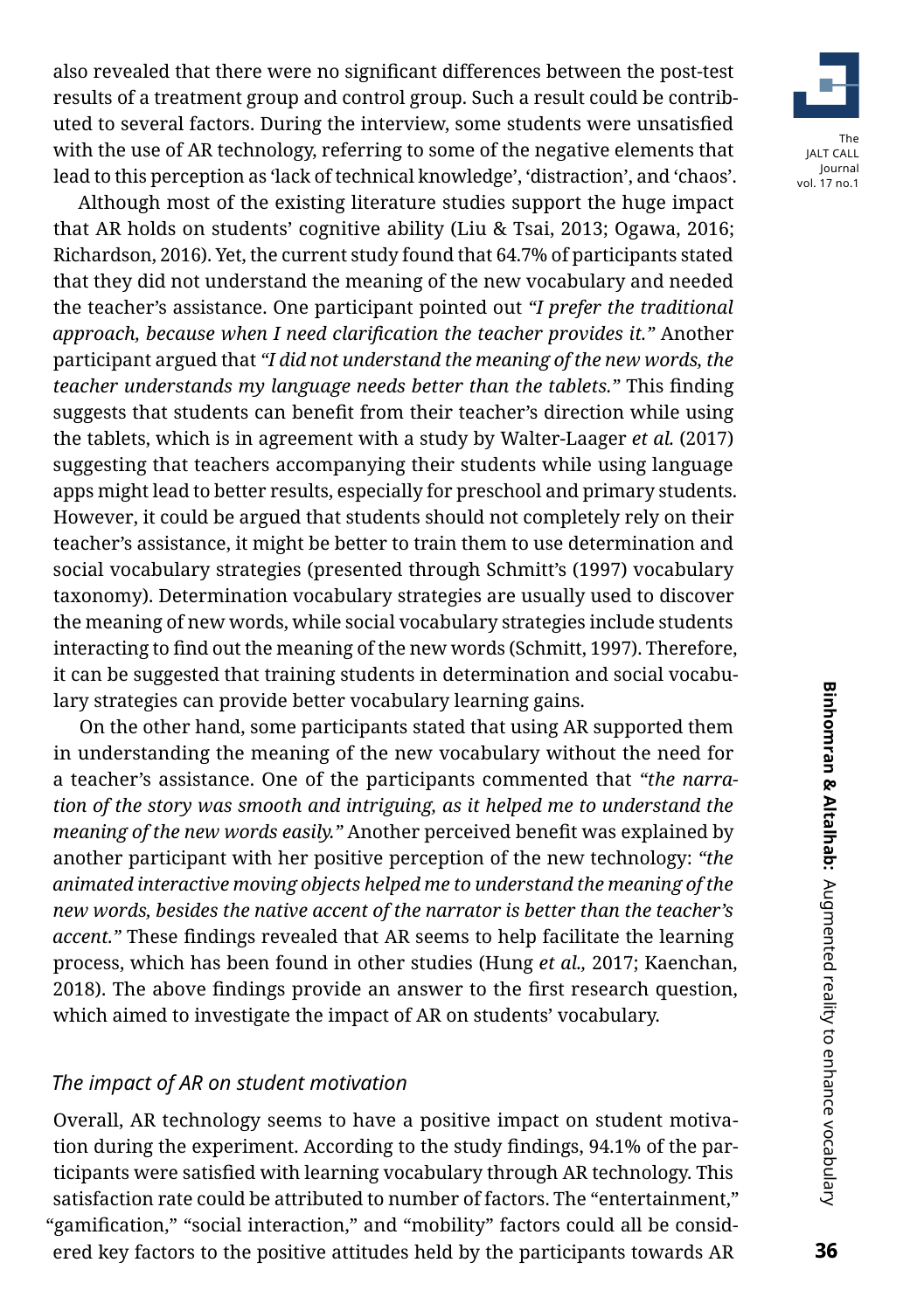technology. Students reported that the technology was "intriguing" and "different," and that this led them to consider the experiment as an encouraging learning experience. This finding is also supported by other studies (Kaufmann & Dünser, 2007; Liu *et al.,* 2009; He *et al.,* 2014; Yilmaz *et al.,* 2017), indicating that AR caused higher levels of student motivation and autonomy. Another perceived feature of the used technology was clarified by a participant: *"It was an enjoyable experience, where it did not feel like a lesson, it was rather an entertaining game."* The previous reference to the new technology as a "game" is no longer dismissed, since many studies have recently started to explore the concept of "gamification," which merges education with games and entertainment (Mawer & Stanley, 2011; Reinhardt & Sykes, 2014). Another perceived benefit of augmented realty technology is the mobility factor. When a participant was asked about the best feature of the used technology, she replied, *"The best thing is that we can move around while we experience it, it is much better than sitting still all day."* This indicates that students need a creative and entertaining learning environment to raise their motivation, as reported by a study by He Ren, Zhu, Cai & Chen (2014). Another encouraging finding was revealed with 94.1% of participants considering AR technology as positive, with only one student perceiving it as negative. She explained the reason behind her negative outlook: *"I would rather to bring my own tablet from home, I did not like to share tablets among groups";* this may be ameliorated with the BYOD (bring your own device) policy, as this policy allows students to bring their own devices from home to school to guarantee that personal technology is available to support teaching and learning (Philip & Garcia, 2015; Selwyn, Nemorin, Bulfin & Johnson, 2017).

The Saudi Ministry of Education website mentions that one of the major obstacles that faces education developers is changing the typically conventional and negative perception of education (Saudi Ministry of Education, 2017), and the BYOD policy might help to change this. However, despite the previous claim, other participants believed that sharing the tablets among groups was a "fun" and "encouraging" experience; in fact, most of the participants seemed to enjoy the social aspect of language learning. The majority of students (94.1%) were motivated by the experience of sharing the tablets among the groups. It could also be suggested that the social side of language learning could help to raise EFL oral interaction, thus leading to a more successful vocabulary gain. This finding is in line with the findings of other studies (Bannard & Tomasello, 2012; Walter-Laager *et al.,* 2017), which appear to confirm the importance of social support while using technology in learning. Nevertheless, a few participants rated the experiment as negative. A number of factors contributed to these negative perceptions, with "lack of technical knowledge," "distraction by the tablets," and "chaos" reported by some participants. Indeed, one participant argued, *"I was annoyed by the chaos and disturbance that my classmates caused during the experiment, which distracted me from learning the new words."*  Another participant complained that *"it took me some time to get to know how to operate the app, as I do not have enough technical knowledge as my friends."*  The former perceptions resonate with those of other studies (e.g. Kaufmann &

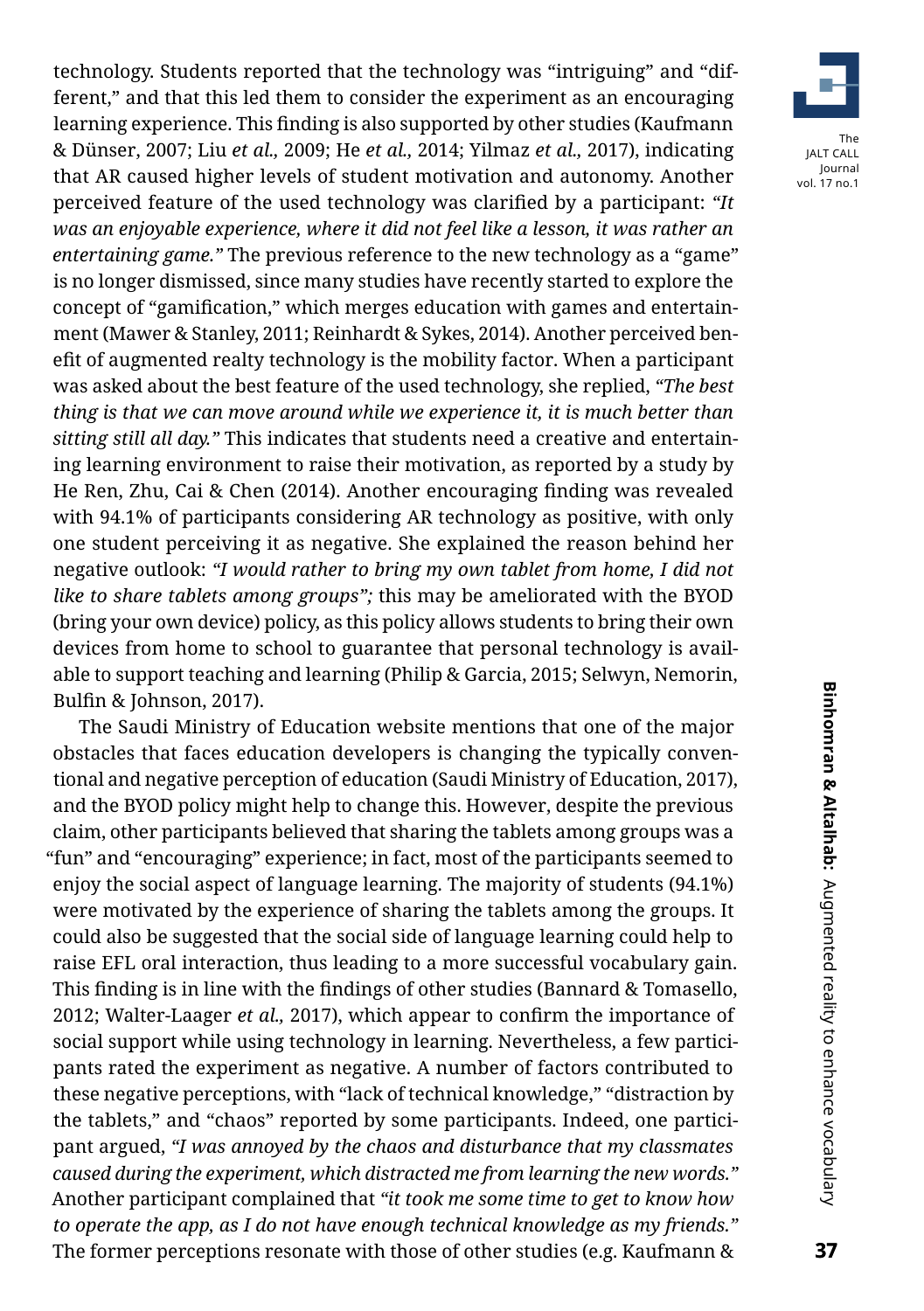Dünser, 2007), which reported some usability issues, as well as the problem of not taking individual differences among students into consideration. This indicates that technology developers should keep individual differences between learners in mind when designing software. Also, it suggests that learners might be more motivated to explore new strategies if they are appropriately trained to use the technology.



# **Conclusion**

The current study presented the employment of augmented reality technology using the (Story Books Alive) application in Saudi primary schools. The research focused on the augmented reality effect on students' vocabulary, and their motivation. The findings showed that there were differences between the means of the tests of both groups (control and experimental) in favour the experimental group. However, these differences were not statistically significant. Also, the findings indicated that augmented reality resulted in better understanding and higher levels of motivation among students. Student satisfaction was contributed to a number of factors like: 'entertainment', 'animated interactive objects', 'social interaction', and the 'mobility' feature, as reported by the participants. Nevertheless, a few students were unsatisfied with the used technology, referring to some of the factors that contributed to this perception as 'lack of technical knowledge', 'distraction', and 'disturbance'. This study provides future researchers with the opportunity to further investigate the use of technology in vocabulary learning.

# *Limitations*

Some students reported that they lacked technical knowledge; hence, the importance of giving students appropriate training prior to employing technical lessons should be noted. Also, a few students complained that they needed more tablets, and that the numbers of the tablets were not enough, since four to five students were assigned to use one tablet. Therefore, it is suggested that students be provided with more tablets or to apply the BYOD policy. Some of the participants reported that they were distracted by the chaos disturbances from their classmates during the experiment. Thus, it would be advisable to maintain a calmer environment in future studies. Another complain was raised by Some students that the application did not give students enough time to figure out the meaning of the new vocabulary. Hence, application designers should keep in mind the need to provide the application user with sufficient time to answer. Furthermore, a few participants reported that they preferred to hear the new words more than once. This highlights the importance of repetition in vocabulary learning. Therefore, application designers ought to design applications with repeat features to allow students to hear words more than once.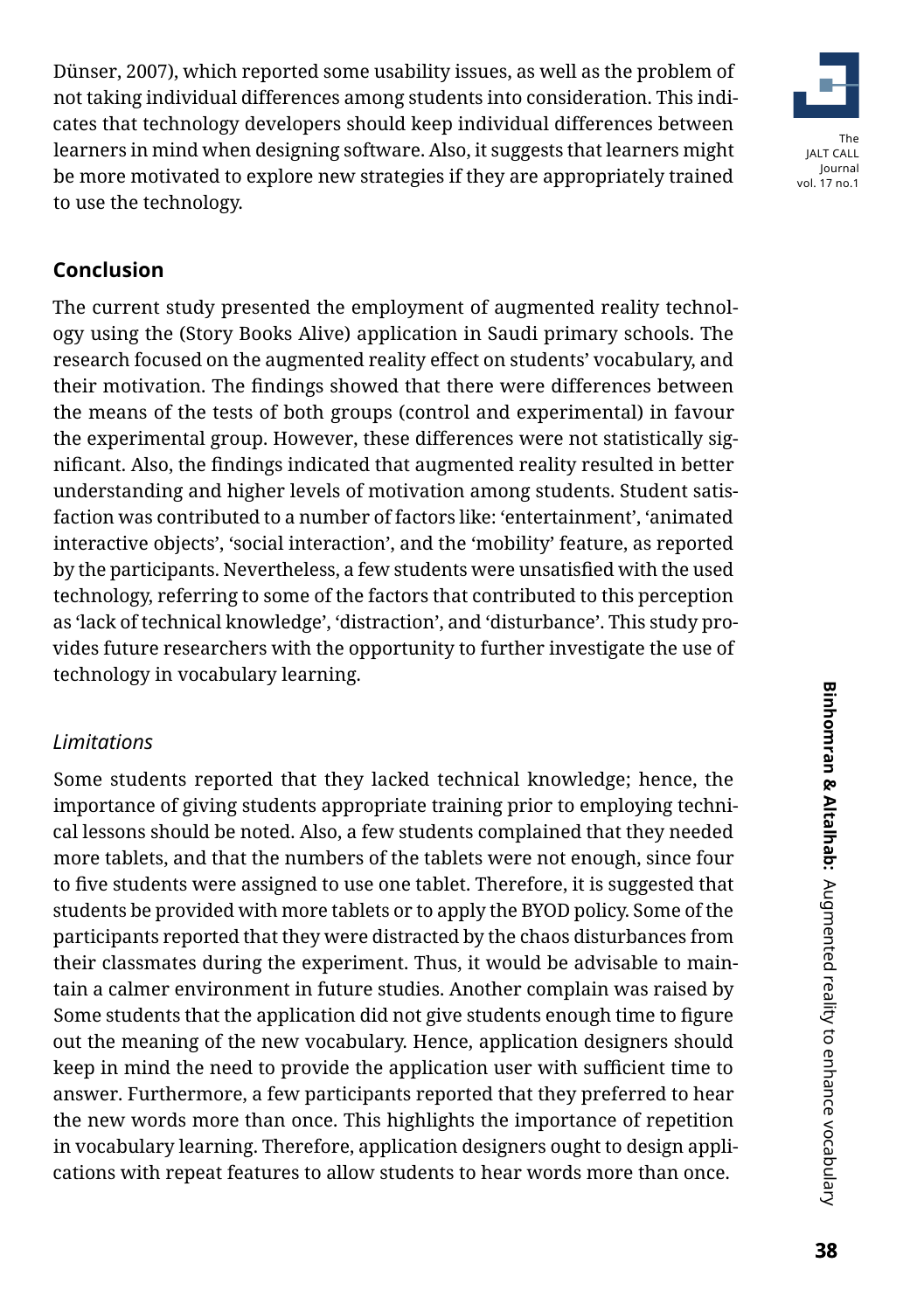# *Recommendations for improving teaching and learning vocabulary*

Although this study was conducted in a Saudi context, the following recommendations are applicable to the wider global context based on the findings discussed. The study shows that vocabulary learning through AR is influenced by several factors that contribute to the creation of an effective environment for learning vocabulary. The role of those factors such as teaching techniques, vocabulary strategies, dividing students into groups, students' English proficiency levels, and students' beliefs and attitudes that take place in the classroom should be considered in the creation of a successful vocabulary environment. Also, the findings indicate that the "animated interactive objects" of AR technology assisted the students in understanding the meaning of the new vocabulary in addition to increasing their level of motivation. Therefore, syllabus designers should consider implementing technology within EFL textbooks. Another issue was derived from the findings of the study which showed that students fully depend on their teacher to explain the meaning of new words. Thus, students should be trained to use vocabulary strategies explicitly. It is advisable that further research should consider applying AR technology to other language skills such as writing, listening, and speaking, which could enrich the field of CALL and MALL studies. As students reported that they enjoyed group learning in this study, teachers should assign students into groups, as this can help start conversations and discussions among students, as well as assist them in the practice of social vocabulary strategies. This would also help students gain vocabulary and motivation. In addition, EFL language policy makers should consider applying the BOYD (bring your own device) policy, which could help to increase autonomy and motivation among students. According to the findings of the current study, it is recommended that effective digital learning should be integrated in language learning in schools and universities. Also, in order to choose the appropriate strategies and tasks, teachers should be taught and trained in how to use the relevant applications and tablets and use them in teaching. Some participants reported lacking motivation and autonomy due to the traditional methods of teaching. Hence, teachers, syllabus designers, and EFL language policy makers should customize textbooks so that they are suitable, engaging, related and authentic to students' real lives, and adaptable for technology use. Finally, the educational domain has recently started to include the term "gamification," which combines learning with entertainment. It is advisable for researchers to conduct studies that explore the potential of gamification, since it may be more suitable for young language learners and could provide them with an effective language learning environment.

#### **References**

Abdullah, M. R. T.L., Hussin, Z., Asra, B., & Zakaria, A. R. (2013). MLearning scaffolding model for undergraduate English language learning: bridging formal and informal learning. *TOJET: The Turkish online journal of educational technology*, *12*(2), 217–233 .

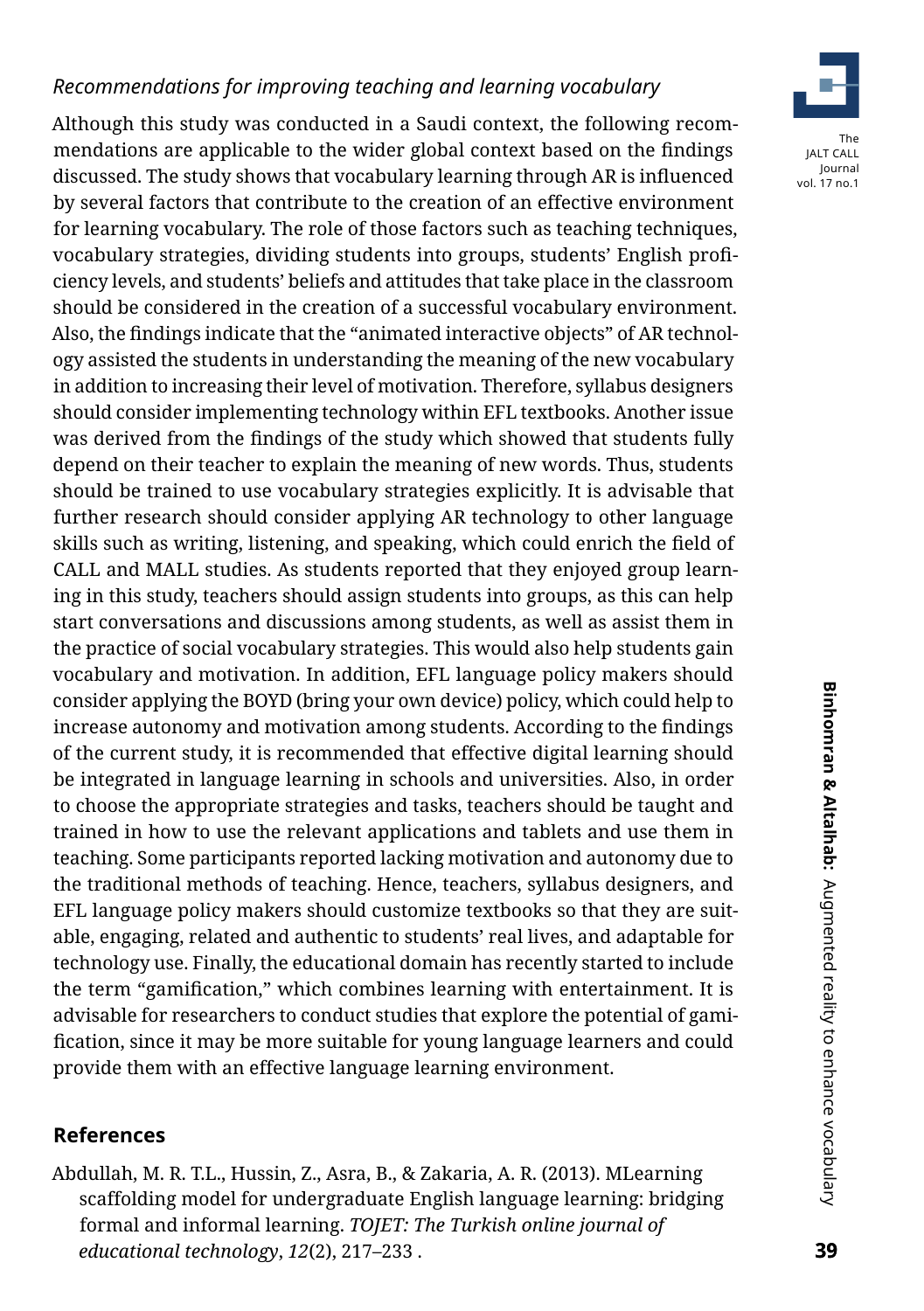AbuSeileek, A. F. (2007). Cooperative vs. individual learning of oral skills in a CALL environment. *Computer Assisted Language Learning*, *20*(5), 493–514.

- Alemi, M., Sarab, M. R. A., & Lari, Z. (2012). Successful learning of academic word list via MALL: Mobile assisted language learning. *International Education Studies*, *5*(6), 99–109.
- Al-Mansour, N. (2009). Bilingualism and the need for early EFL education in the Kingdom of Saudi Arabia. *King Saud University Languages & Translation Journal*, 21, 1–12.
- Al-Qahtani, A. A. (2016). Why do Saudi EFL readers exhibit poor reading abilities? *English Language and Literature Studies*, *6*(1), 1–15.
- Al-Roomy, M. (2013). *An action research study of collaborative strategic reading in English with Saudi medical students*. Unpublished Doctoral Thesis, University of Sussex, Sussex.
- Al-Sadan, I. A. (2000). Educational assessment in Saudi Arabian schools. *Assessment in Education: Principles, Policy & Practice*, *7*(1), 143–155.
- Al-Seghayer, K. (2011). *English teaching in Saudi Arabia: Status, issues, and challenges*. Riyadh: Hala Print CO.
- Alsowat, H. H. (2016). Breaking down the classroom walls: Augmented reality effect on EFL reading comprehension, self-efficacy, autonomy and attitudes. *Studies in English Language Teaching*, *5*(1), 1–23.
- Alsowat, H. H. (2017). A systematic review of research on teaching English language skills for Saudi EFL students. *Advances in Language and Literary Studies*, *8*(5), 30–45.
- Altalhab, S. (2014). *Teaching and learning vocabulary through reading at Saudi universities*. Unpublished Doctoral Thesis, University of Strathclyde, Glasgow.
- Al-Zahrani, M. (2008). Saudi secondary school male students' attitudes towards English: An exploratory study. *King Saud University, Language and translation Journal*, *20*, 25–39.
- Bannard, C., & Tomasello, M. (2012). Can we dissociate contingency learning from social learning in word acquisition by 24-month-olds? *PloS one*, (11),  $1 - 7$ .
- Barani, G., Mazandarani, O., & Rezaie, S. H. S. (2010). The effect of application of picture into picture audio-visual aids on vocabulary learning of young Iranian ELF learners. *Procedia-Social and Behavioral Sciences*, *2*(2), 5362–5369.
- Belcher, D., Billinghurst, M., Hayes, S. E., & Stiles, R. (2003). Using augmented reality for visualizing complex graphs in three dimensions*:* Mixed and Augmented Reality, Proceedings. *Papers in The Second IEEE and ACM International Symposium.* pp. 84–93.
- Broll, W., Lindt, I., Herbst, I., Ohlenburg, J., Braun, A. K., & Wetzel, R. (2008). Toward Next-Gen Mobile AR Games. *IEEE Computer Graphics and Applications*, *4*(28), 40–48.
- Bronack, S. C. (2011). The role of immersive media in online education. *The Journal of Continuing Higher Education*, *59*(2), 113–117.

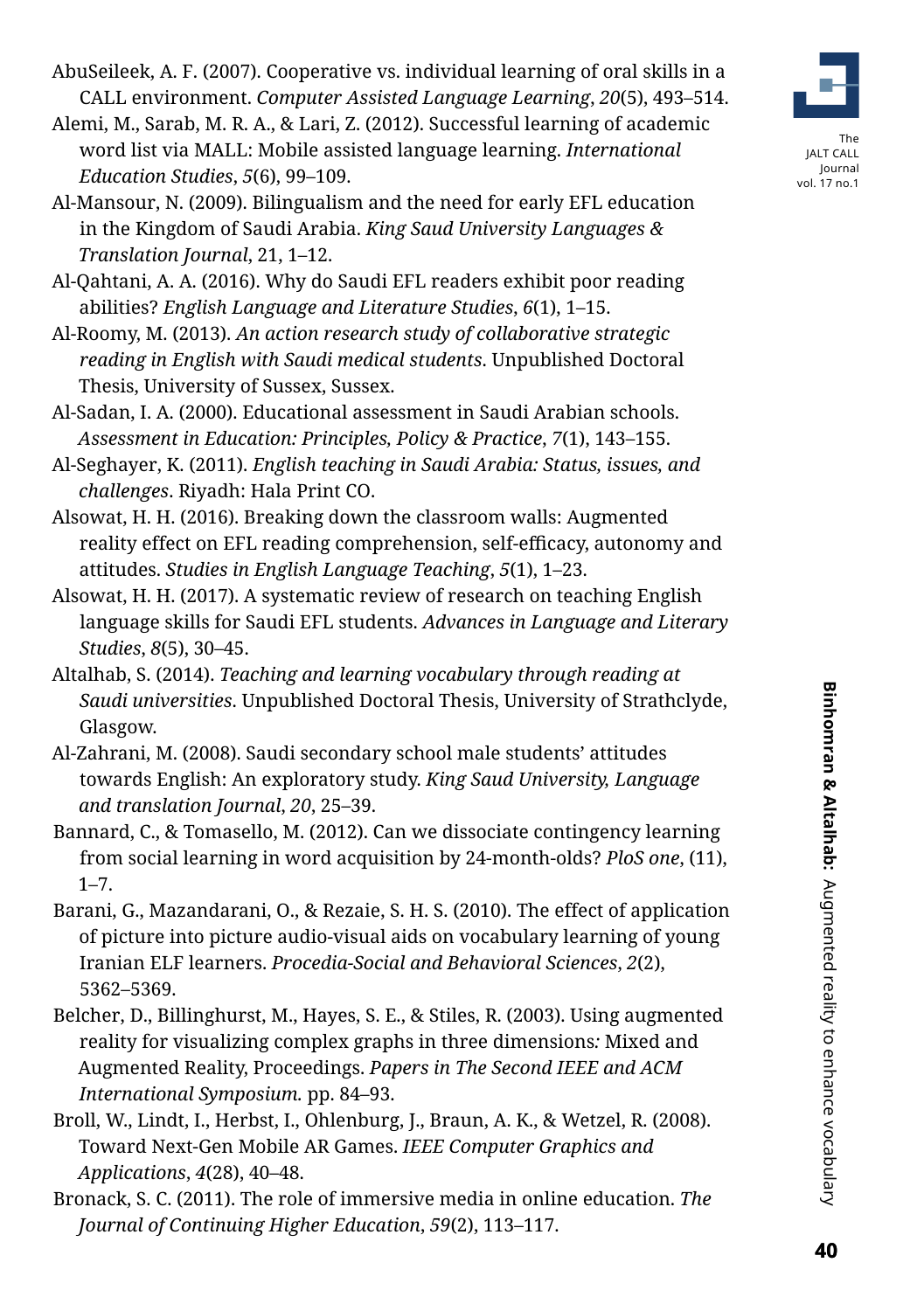- Chapelle, C. A. (2010). The spread of computer-assisted language learning. *Language Teaching*, *43*(1), 66–74.
- Demouy, V., & Kukulska-Hulme, A. (2010). On the spot: Using mobile devices for listening and speaking practice on a French language programme. *Open Learning: The Journal of Open, Distance and e-Learning*, *25*(3), 217–232.
- Dina, A. T., & Ciornei, S. I. (2013). The advantages and disadvantages of computer assisted language learning and teaching for foreign languages. *Procedia-Social and Behavioral Sciences*, *76*, 248–252.
- Educational Testing Services. (2009, 2010, 2011, 2012, 2013). *Test and score data summary for TOEFL Internet-based and paper-based tests.* Retrieved August 5, 2018, from: [http://www.ets.org](http://www.ets.org/)
- Gawi, E. M. K. (2012). The effects of age factor on learning English: A case study of learning English in Saudi schools. *English Language Teaching*, *5*(1), 127–139.
- Ghafli, A., & Hussain, M. (2011). *The effect of mediated glosses on vocabulary retention and reading comprehension with English language learners in Saudi Arabia*. Unpublished Doctoral Thesis, University of Kansas, Kansas.
- Hall, C. J. (2002). The automatic cognate form assumption: Evidence for the parasitic model of vocabulary development. *IRAL*, *40*(2), 69–88.
- He, J., Ren, J., Zhu, G., Cai, S., & Chen, G. (2014). Mobile-based AR application helps to promote EFL children's vocabulary study. Advanced Learning Technologies 14th International Conference. pp. 431–433.
- Hung, Y. H., Chen, C. H., & Huang, S. W. (2017). Applying augmented reality to enhance learning: a study of different teaching materials. *Journal of Computer Assisted Learning*, *33*(3), 252–266.
- IELTS. (2012). *Test taker performance 2012*. Retrieved August 20, 2018, from [http://www.ielts.org/researchers/analysis-of-test-data/test-taker](http://www.ielts.org/researchers/analysis-of-test-data/test-taker-performance-2012.aspx)[performance-2012.aspx](http://www.ielts.org/researchers/analysis-of-test-data/test-taker-performance-2012.aspx)
- IELTS. (2014). *Analysis of test data: Percentile ranks 2012*. Retrieved August 20, 2018, from [http://www.ielts.org/researchers/analysis\\_of\\_test\\_data/](http://www.ielts.org/researchers/analysis_of_test_data/percentile_ranks_2012.aspx) [percentile\\_ranks\\_2012.aspx](http://www.ielts.org/researchers/analysis_of_test_data/percentile_ranks_2012.aspx)
- Johnson, E. P., Perry, J., & Shamir, H. (2010). Variability in reading ability gains as a function of computer-assisted instruction method of presentation. *Computers & Education*, *55*(1), 209–217.
- Kaenchan, P. (2018). *Examining Thai students' experiences of augmented reality technology in a university language education classroom.*  Unpublished Doctoral Thesis, University of Boston, Boston.
- Kalyuga, M., Mantai, L., & Marrone, M. (2013). Efficient vocabulary learning through online activities. *Procedia-Social and Behavioral Sciences*, *83*(4), 35–38.
- Kaufmann, H., & Dünser, A. (2007). Summary of usability evaluations of an educational augmented reality application. *Papers in International conference on virtual reality*. pp. 660–669.
- Li, P., Farkas, I. & MacWhinney, B. (2004). Early lexical development in a selforganizing neural networks. *Neural Networks, 17*(8–9), 1345–1362.



The JALT CALL Journal vol. 17 no.1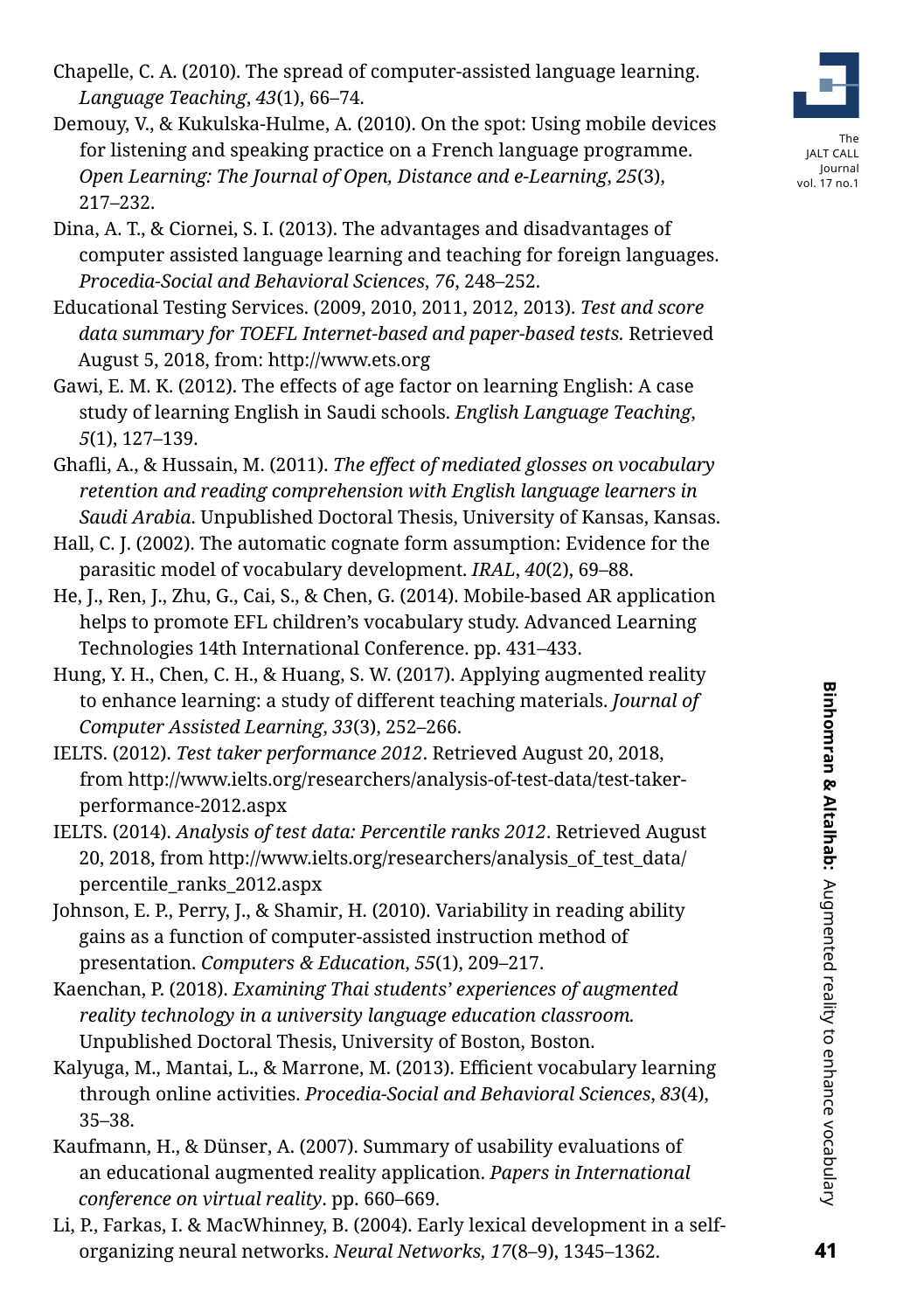- Liu, P. H. E., & Tsai, M. K. (2013). Using augmented-reality-based mobile learning material in EFL English composition: An exploratory case study. *British Journal of Educational Technology*, *1*(44), 1–4.
- Liu, T. Y., Tan, T. H., & Chu, Y. L. (2009). Outdoor natural science learning with an RFID-supported immersive ubiquitous learning environment. *Journal of Educational Technology & Society*, *12*(4), 161–175.
- Martin, S., Diaz, G., Sancristobal, E., Gil, R., Castro, M., & Peire, J. (2011). New technology trends in education: Seven years of forecasts and convergence. *Computers & Education*, *57*(3), 1893–1906.
- Mawer, K., & Stanley, G. (2011). *Digital play: Computer games and language aims*. London: Delta Publishing.
- Meara, P. (2006). Emergent properties of multilingual lexicons. *Applied Linguistics*, *27*(4), 620–644.
- Milgram, P., Takemura, H., Utsumi, A., & Kishino, F. (1995). Augmented reality: A class of displays on the reality-virtuality continuum. *Telemanipulator and telepresence technologies*, *International Society for Optics and Photonics*, 235, 282–293.
- Montero Perez, M., Van Den Noortgate, W., & Desmet, P. (2013). Captioned video for L2 listening and vocabulary learning: A meta-analysis. *System*, *41*(3), 720–739.
- Morris, D., & Gaffney, M. (2011). Building reading fluency in a learningdisabled middle school reader. *Journal of Adolescent & Adult Literacy*, *54*(5), 331–341.
- Muijs, D. (2004). Designing non-experimental studies. *Qualitative research in education with SPSS*, 21(3), 30–55.
- Mustafa, H. R., Sain, N., & Razak, N. Z. A. (2012). Using Internet for learning vocabulary among second language learners in a suburban school. *Procedia - Social and Behavioral Sciences*, *66(1)*, 425–431.
- Nation, I. S. P., & Nation, P. (2001). *Learning vocabulary in another language*. Cambridge: Cambridge University Press.
- Nation, I. S., & Webb, S. A. (2011). *Researching and analysing vocabulary*. Boston, MA: Heinle Cengage Learning.
- Nezami, S. R. A. (2012). A Critical study of comprehension strategies and general problems in reading skill faced by Arab EFL learners with special reference to Najran University in Saudi Arabia. *International Journal of Social Sciences & Education*, *2*(3), 306–316.
- Ogawa, T. A. (2016). Vocabul-AR-y: Action research project of Aurasma to support vocabulary. *LTCE, 14*(7), 4–22.
- Philip, T. M., & Garcia, A. (2015). Schooling mobile phones: Assumptions about proximal benefits, the challenges of shifting meanings, and the politics of teaching. *Educational Policy*, *29*(4), 676–707.
- Qian, D. D. (1996). ESL vocabulary acquisition: Contextualization and decontextualization. *Canadian Modern Language Review*, *53*(1), 120–142.
- Rahimi, M., & Miri, S. S. (2014). The impact of mobile dictionary use on language learning. *Procedia-Social and Behavioral Sciences*, *98(4)*, 1469–1474.

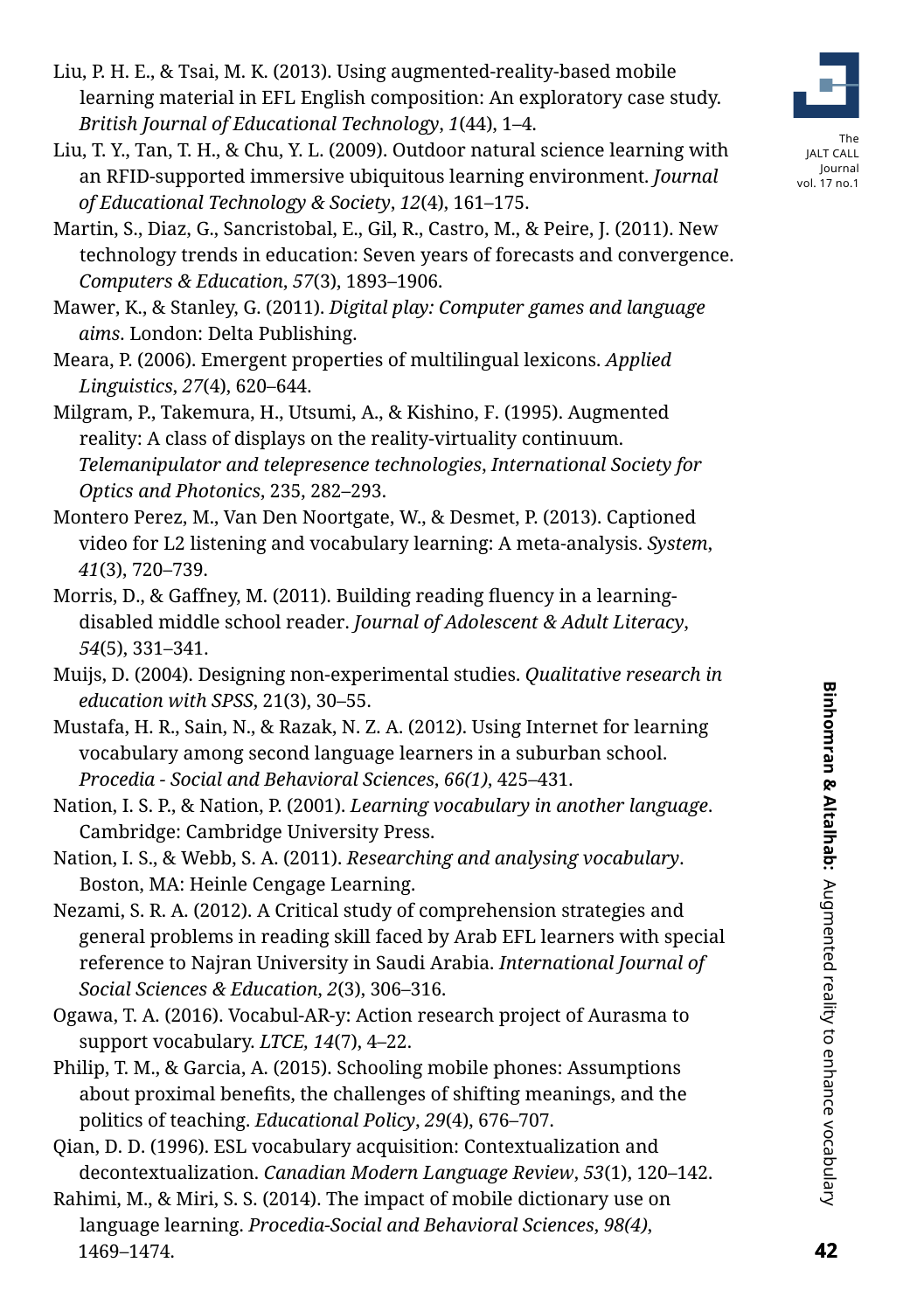- Reinhardt, J., & Sykes, J. (2014). Special issue commentary: Digital game and play activity in L2 teaching and learning. *Language Learning & Technology*, *18*(2), 2–8.
- Richardson, D. (2016). Exploring the potential of a location based augmented reality game for language learning. *International Journal of Game-Based Learning (IJGBL), 6*(3), 34–49.
- Saudi Ministry of Education (2017). *Saudi Vision: Kingdom of Saudi Arabia*. Retrieved October 3, 2018, from [https://www.moe.gov.sa/ar/Pages/](https://www.moe.gov.sa/ar/Pages/vision2030.aspx) [vision2030.aspx](https://www.moe.gov.sa/ar/Pages/vision2030.aspx)
- Schmitt, N. (2010). *Researching vocabulary: A vocabulary research manual*. New York: Springer.
- Schmitt, N., & McCarthy, M. (1997). *Vocabulary: Description, acquisition and pedagogy*. Cambridge: Cambridge University Press.
- Selwyn, N., Nemorin, S., Bulfin, S., & Johnson, N. F. (2017). Left to their own devices: the everyday realities of one-to-one classrooms. *Oxford Review of Education*, *43*(3), 289–310.
- Solak, E., & Cakir, R. (2015). Exploring the effect of materials designed with augmented reality on language learners' vocabulary learning. *Journal of Educators Online*, *12*(2), 50–72.
- Sonbul, S., & Schmitt, N. (2009). Direct teaching of vocabulary after reading: Is it worth the effort? *ELT journal*, *64*(3), 253–260.
- Story books alive (2018). *Amos augmented reality storybook*. Retrieved September 7, 2018, from https://alivestudiosco.com/storybooksalive/
- Strauss, A. 8c Corbin, J. (1998). *Basics of qualitative research: Techniques and procedures for developing grounded theory.* Thousand Oaks: Sage Publishing.
- Taj, I. H., Ali, F., Sipra, M. A., & Ahmad, W. (2017). Effect of technology enhanced language learning on vocabulary acquisition of EFL learners. *International Journal of Applied Linguistics and English Literature*, *6*(3), 262–272.
- Walter-Laager, C., Brandenberg, K., Tinguely, L., Schwarz, J., Pfiffner, M. R., & Moschner, B. (2017). Media-assisted language learning for young children: Effects of a word-learning app on the vocabulary acquisition of two-yearolds. *British Journal of Educational Technology*, *48*(4), 1062–1072.
- Webb, S. (2007). Learning word pairs and glossed sentences: The effects of a single context on vocabulary knowledge. *Language teaching research*, *11*(1), 63–81.
- Wilkins, D. A. (1972). *Linguistics in language Teaching*. London: Edward Arnold.
- Yang, J. (2013). Mobile assisted language learning: Review of the recent applications of emerging mobile technologies. *English Language Teaching*, *6*(7), 19–25.
- Yilmaz, R. M., Kucuk, S., & Goktas, Y. (2017). Are augmented reality picture books magic or real for preschool children aged five to six? *British Journal of Educational Technology*, *48*(3), 824–841.